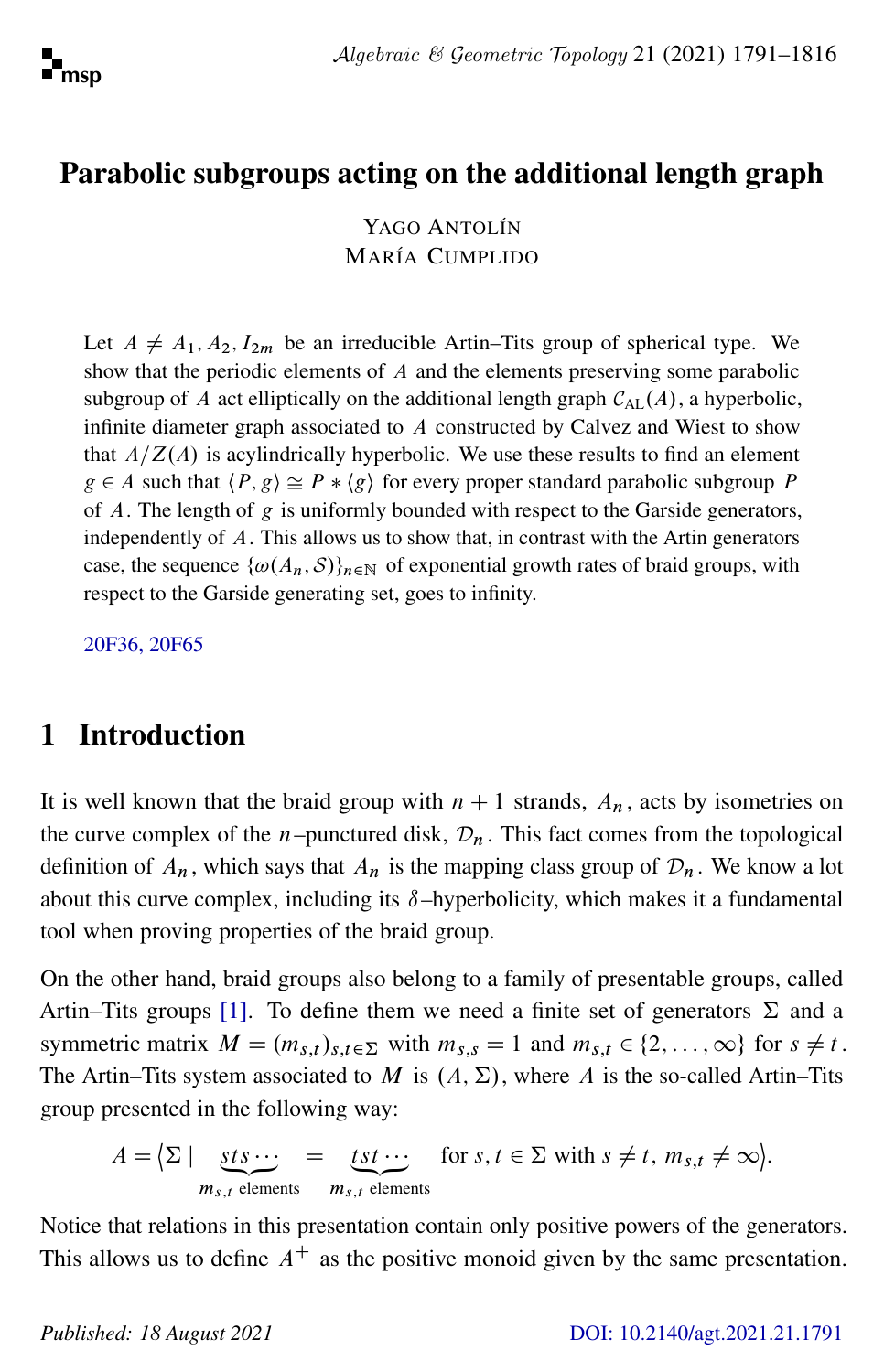<span id="page-1-0"></span>

Figure 1: Classification of irreducible Coxeter graphs of finite type.

We also can obtain the Coxeter group  $W_A$  associated to  $(A, \Sigma)$  by adding the relations  $s^2 = 1$ :

$$
W_A = \left\{ \sum |s^2 = 1 \text{ for } s \in \Sigma, \underbrace{sts \cdots}_{m_{s,t} \text{ elements}} = \underbrace{tst \cdots}_{m_{s,t} \text{ elements}} \text{ for } s, t \in \Sigma \text{ with } s \neq t, m_{s,t} \neq \infty \right\}.
$$

If  $W_A$  is finite, the corresponding Artin–Tits group (or Artin–Tits system) is said to be of spherical type. If A cannot be decomposed as a direct product of nontrivial Artin– Tits groups, we say that A is *irreducible*. Irreducible Artin–Tits groups of spherical type are completely classified (see [Figure 1\)](#page-1-0) in ten classes; see Coxeter [\[7\]](#page-24-1). The main example on these groups is the braid group  $A_n$ , which is provided by the presentation

$$
A_n = \langle \sigma_1, \ldots, \sigma_n | \sigma_i \sigma_j = \sigma_j \sigma_i \text{ if } |i - j| > 1, \sigma_i \sigma_j \sigma_i = \sigma_j \sigma_i \sigma_j \text{ if } |i - j| = 1 \rangle.
$$

Artin–Tits groups of spherical type share many properties with  $A_n$ , but to prove them we cannot use arguments that involve the curve complex. To overcome this difficulty, new complexes related with all Artin–Tits groups of spherical type have been introduced.

Let  $(A, \Sigma)$  be an Artin–Tits system of spherical type. On the one hand, in [\[5\]](#page-24-2), Calvez and Wiest constructed the additional length graph of A, denoted by  $C_{AL}(A)$ . As we will see later, this complex relies on technical concepts about Garside theory and it is in fact defined for every Garside group. The interest on  $C_{AL}(A)$  lies on the fact that it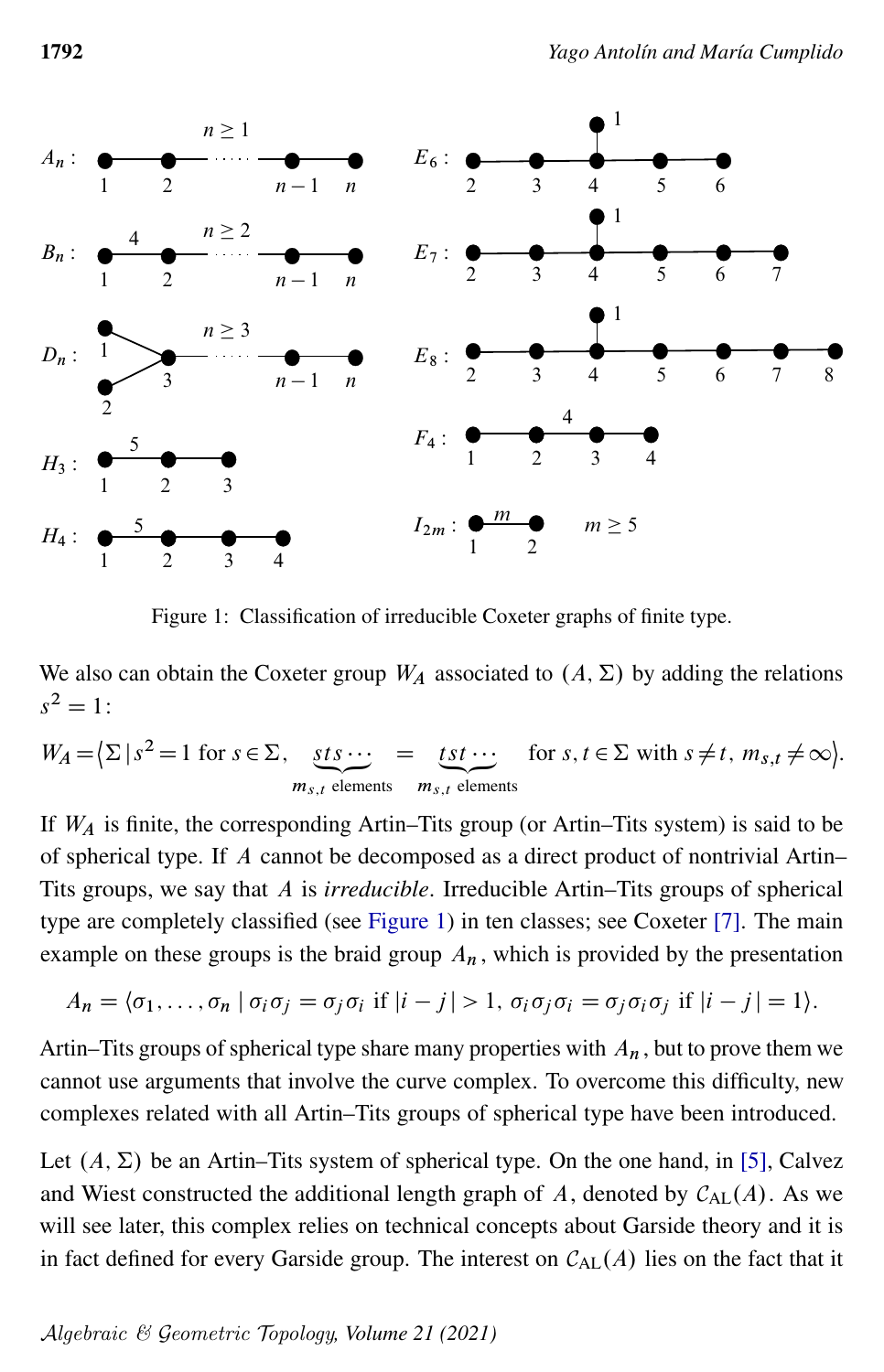is  $\delta$ –hyperbolic when A is irreducible. Calvez and Wiest conjectured that  $C_{AL}(A_n)$ is quasi-isometric to the curve graph (the 1–skeleton of the curve complex) of  $\mathcal{D}_n$ and they even made a step forward, proving that the braids that act loxodromically on  $C_{\text{AL}}(A_n)$  are pseudo-Anosov. We recall that an element  $\alpha$  acts *loxodromically* on  $C_{AL}(A_n)$  if the orbit of every element of  $C_{AL}(A)$  by  $\alpha$  is quasi-isometric to  $\mathbb{Z}$ . The element  $\alpha$  acts *elliptically* on  $C_{AL}(A_n)$  if the orbits are bounded.

<span id="page-2-0"></span>**Proposition 1** [\[5,](#page-24-2) Proposition 2] We consider the action of the braid group  $A_n$  on its additional length graph  $C_{AL}(A_n)$  by left multiplication. Then periodic and reducible elements act elliptically.

On the other hand, we have the complex of irreducible parabolic subgroups  $\mathcal{P}(A)$ , defined by Cumplido, Gebhardt, González-Meneses and Wiest [\[9\]](#page-24-3). A *standard parabolic subgroup*,  $A_X$ , is a subgroup generated by some  $X \subseteq \Sigma$ . A subgroup P is called *parabolic* if it is conjugate to a standard parabolic subgroup, that is,  $P = \alpha^{-1} A_Y \alpha$  for some standard parabolic subgroup  $Ay$  and some  $\alpha \in A$ . We say that P is *irreducible*, if it cannot be decomposed as a direct product of parabolic subgroups. Given an irreducible parabolic subgroup  $P$ , we denote by  $z_P$  the unique positive element that generates the centre  $Z(P)$  of P. The vertices of  $P(A)$  are the irreducible ones, that is, the parabolic subgroups that cannot be decomposed as a direct product of nontrivial parabolic subgroups. A set of vertices  $\{P_0, \ldots, P_n\}$  spans an *n*–simplex if  $z_{P_i}z_{P_j} = z_{P_j}z_{P_i}$  for all  $i \neq j$ . In [\[9,](#page-24-3) Theorem 2.2], it is proven that having  $z_{\textbf{P}_i} z_{\textbf{P}_j} = z_{\textbf{P}_j} z_{\textbf{P}_i}$  is equivalent to have one of these three situations:

- $\bullet$   $P_i \subset P_j$ .
- $P_j \subset P_i$ .
- $P_i \cup P_j = \{1\}$  and  $p_i p_j = p_j p_i$  for every  $p_i \in P_i$  and  $p_j \in P_j$ .

In the braid case, the subset of irreducible proper parabolic subgroups is in bijection with the isotopy class of curves in  $\mathcal{D}_n$ . This makes  $\mathcal{P}(A_n)$  isomorphic to the curve complex of  $\mathcal{D}_n$ . This complex seems then more natural for studying Artin–Tits groups than  $C_{AL}(A)$ . However, the hyperbolicity of the complex of irreducible parabolic subgroups is not proven yet. One approach to solve that problem could be to find links between the 1–skeleton of the complex of irreducible parabolic subgroups (which is in fact a flag complex) and the additional length graph, which is precisely what we will do in this article. We will generalize [Proposition 1](#page-2-0) of Calvez and Wiest to irreducible Artin–Tits groups of spherical type. Due to the bijection between the curve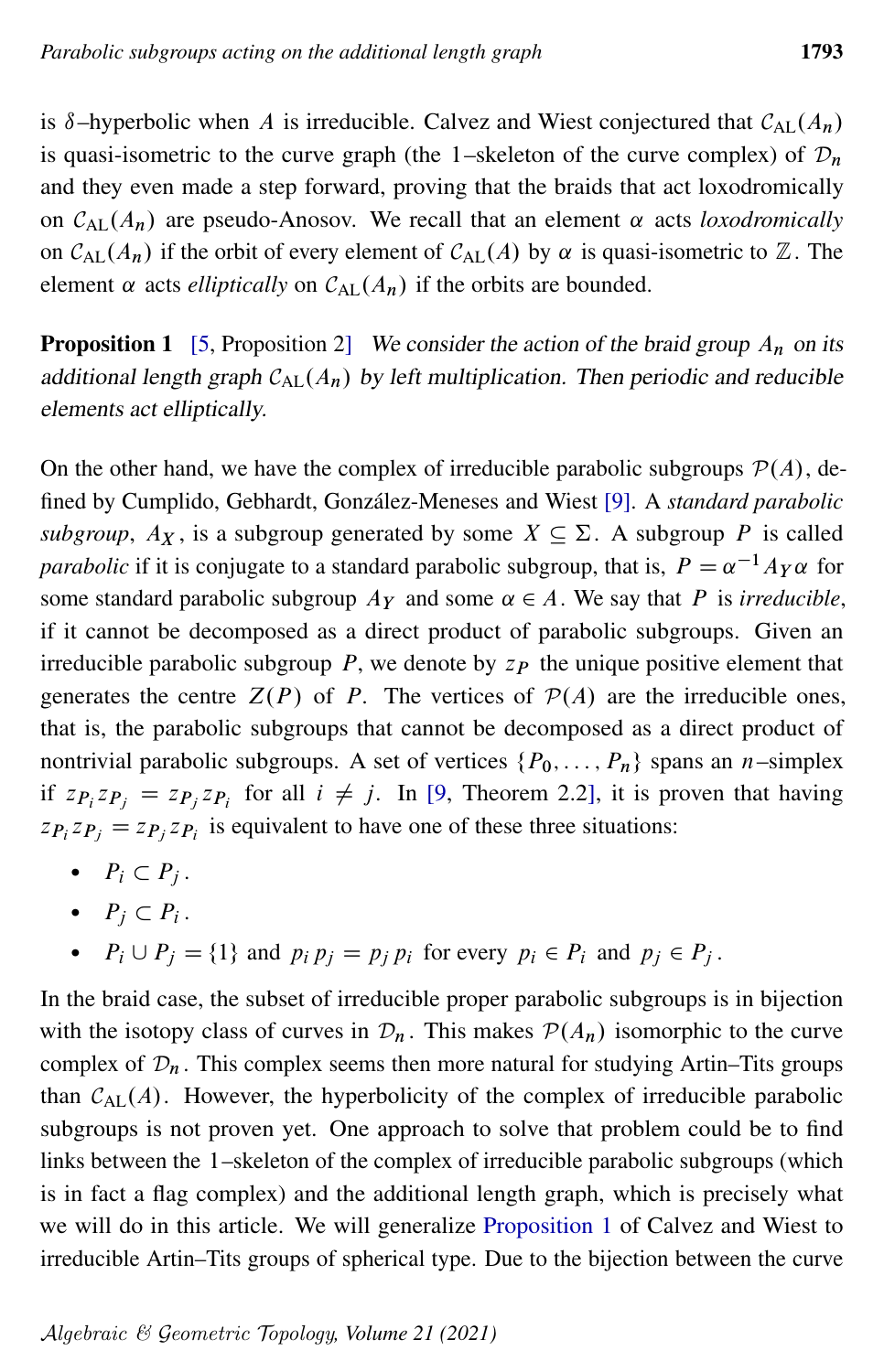complex and the complex of irreducible parabolic subgroups mentioned before, we can realize that the reducible braids correspond to elements that preserve a family of parabolic subgroups that form a simplex in  $P(A)$ . Notice that the action of A on  $P(A)$ is induced by the conjugation action of A on itself. We say that  $x \in A$  is *periodic* if some power of it acts trivially on  $P(A)$ .

<span id="page-3-0"></span>**Theorem 2** Let  $A \neq A_1, A_2, I_{2m}$  be an irreducible Artin–Tits group of spherical type. The periodic elements of A and the elements preserving some simplex of  $\mathcal{P}(A)$  (ie normalizing parabolic subgroup of A) act elliptically on  $C_{\text{AL}}(A)$ .

As explained by Calvez and Wiest [\[6,](#page-24-4) Proposition 4.9], the proof of this result (and more precisely [Corollary 23\)](#page-13-0) is the key to proving that there is a 9–Lipschitz function from  $P(A)$  to  $C_{AL}(A)$  when A has rank at least 3. As a consequence, we can prove that in these cases  $P(A)$  has infinite diameter [\[6,](#page-24-4) Corollary 4.10].

For the second part of this article, we will use one of the key features of the graph  $C_{AL}(A)$ : its hyperbolicity constant is independent of the Artin–Tits group of spherical type. Moreover, when proving [Theorem 2](#page-3-0) we will find bounds on the diameter of orbits of parabolic subgroups acting on  $C_{AL}(A)$  that are again independent of the group A. Combining this uniformity of constants and standard techniques of groups acting on hyperbolic spaces, we will show that we can find a common "free-product complement" for all standard proper parabolic subgroups. Namely:

<span id="page-3-1"></span>**Theorem 3** There exists a constant  $K$  such that for every irreducible Artin–Tits group  $(A, \Sigma)$  of spherical type  $A \neq A_1, A_2, I_{2m}$ , there is an element  $g_* \in A^+$  such that

- (1) the element  $g_*$  has length at most K with respect to the Garside generators (see [Section 2.1\)](#page-4-0), and
- (2) for every proper standard parabolic subgroup  $A_X$  of A, one has that  $\langle g_*, A_X \rangle \cong$  $\langle g_* \rangle * A_X$ .

The Cayley graph of an Artin–Tits group of spherical type is usually better understood with respect to the Garside generators (explained in [Section 2.1\)](#page-4-0) than with respect to the Artin generating set  $\Sigma$ . Let S denote the set of Garside generators. Then, for every parabolic subgroup  $A_X$ , one has that the natural subgroup inclusion induces a graph isometric inclusion  $\Gamma(A_X, A_X \cap S^{\pm 1}) \to \Gamma(A, S^{\pm 1})$ . Here,  $\Gamma(G, X)$  denotes the Cayley graph of a group  $G$  with respect to a generating set  $X$ . We will use this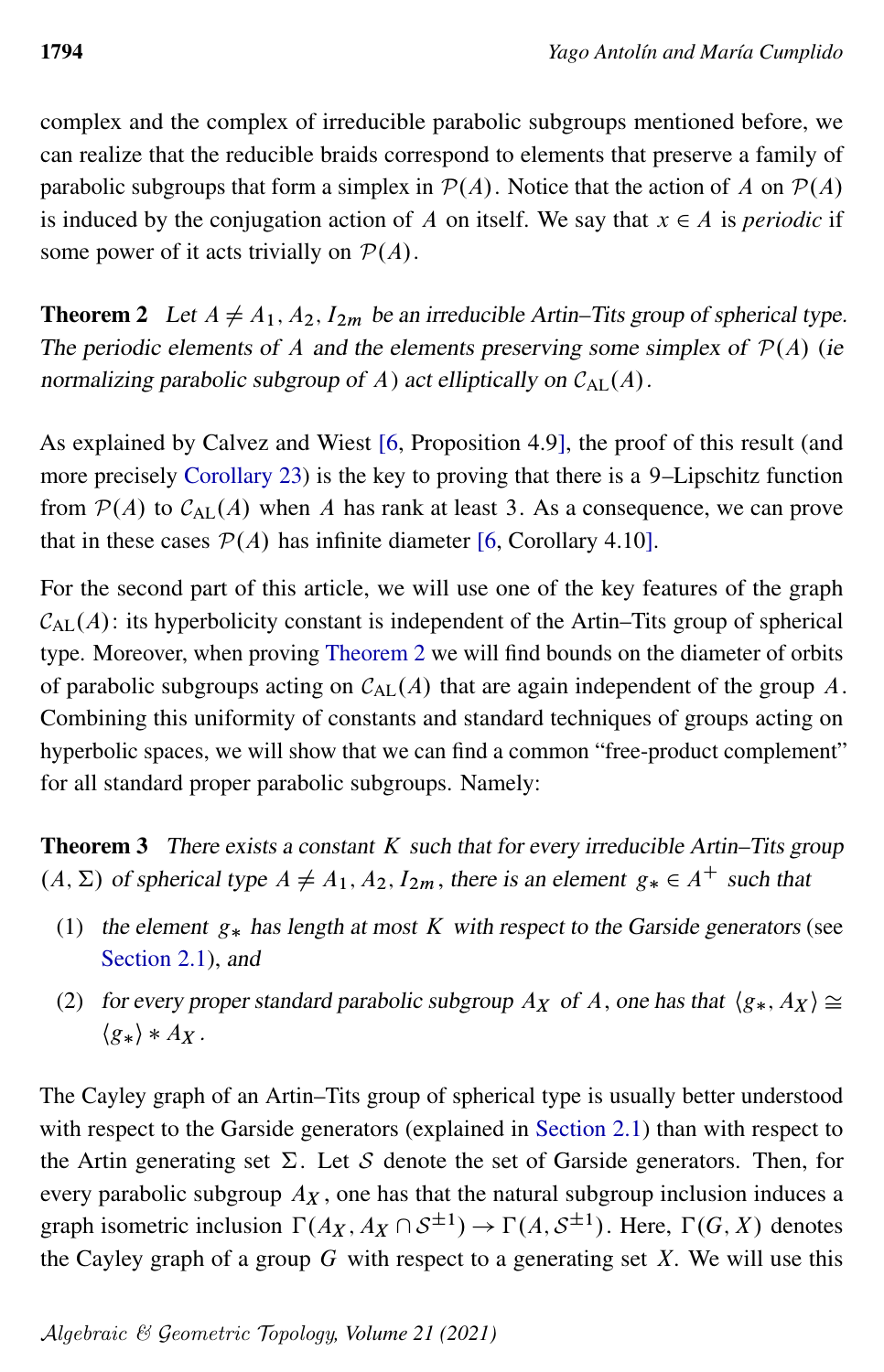isometric inclusion together with the "free-product complement" to derive that the (relative) growth rate of proper parabolic subgroups is strictly smaller than the ambient group.

Before stating this last result, let us fix some notation. Let  $M$  be a monoid and  $X$  a finite generating set of  $M$ . We denote the (relative) exponential growth rate of  $M$  by

$$
\omega(M, X) = \lim_{n \to \infty} \left( \# \{ g \in M : |g|_X \le n \} \right)^{1/n},
$$

where  $|g|_X$  denotes the length of the shortest word in X representing g. Notice that this limit exists thanks to the submultiplicativity of the word length and Fekete's lemma.

<span id="page-4-1"></span>**Corollary 4** Let  $A \neq A_1$  be an irreducible Artin–Tits group of spherical type. Let  $S_A$ be the Garside generating set of A. For every proper parabolic subgroup  $A_X$  of A, one has that

$$
\omega(A_X, \mathcal{S}_A^{\pm 1}) < \omega(A, \mathcal{S}_A^{\pm 1})
$$
 and  $\omega(A_X^+, \mathcal{S}_A) < \omega(A^+, \mathcal{S}_A)$ .

Moreover, the sequences  $\{\omega(A_n, S_{A_n}^{\pm 1} \})$  $\{\hat{a}_{n}^{\pm 1}\}_{n=1}^{\infty}, \{\omega(B_n, S_{B_n}^{\pm 1})\}$  $\{\hat{B}_n^{\pm 1}\}_{n=2}^{\infty}, \{\omega(D_n, S_{D_n}^{\pm 1})\}$  $\sum_{n=1}^{\infty}$ )} $\sum_{n=3}^{\infty}$ (and the corresponding sequences for the submonoid of positive elements) are increasing and unbounded.

This result contrasts with the case of standard Artin generators. In that case, it is known that both  $\{\omega(A_n^+, \Sigma)\}_{n=1}^\infty$  and  $\{\omega(A_n, \Sigma)\}_{n=1}^\infty$  are increasing and converge. More specifically, for the submonoid of positive elements, a beautiful recent result of Flores and González-Meneses [\[14,](#page-25-0) Theorem 6.8] shows that  $\{\omega(A_n^+, \Sigma)\}_{n=1}^\infty$  converges to the KLV constant  $q_{\infty} = 3.23363...$ 

# 2 Preliminaries

### <span id="page-4-0"></span>2.1 Garside theory

Let us briefly recall some concepts from Garside theory (for a general reference, see [\[11\]](#page-24-5)). A group G is called a *Garside group* with Garside structure  $(G, \mathcal{M}, \Delta)$  if it admits a submonoid M of positive elements such that  $M \cap M^{-1} = \{1\}$  and a special element  $\Delta \in \mathcal{M}$ , called the Garside element, with the following properties:

• There is a partial order in  $G$ ,  $\preccurlyeq$ , defined by  $a \preccurlyeq b \Longleftrightarrow a^{-1}b \in \mathcal{M}$  such that for all  $a, b \in G$  there exists a unique gcd, denoted by  $a \wedge b$ , and a unique lcm, denoted by  $a \vee b$ , with respect to  $\preccurlyeq$ . This order is called prefix order and it is invariant under left-multiplication.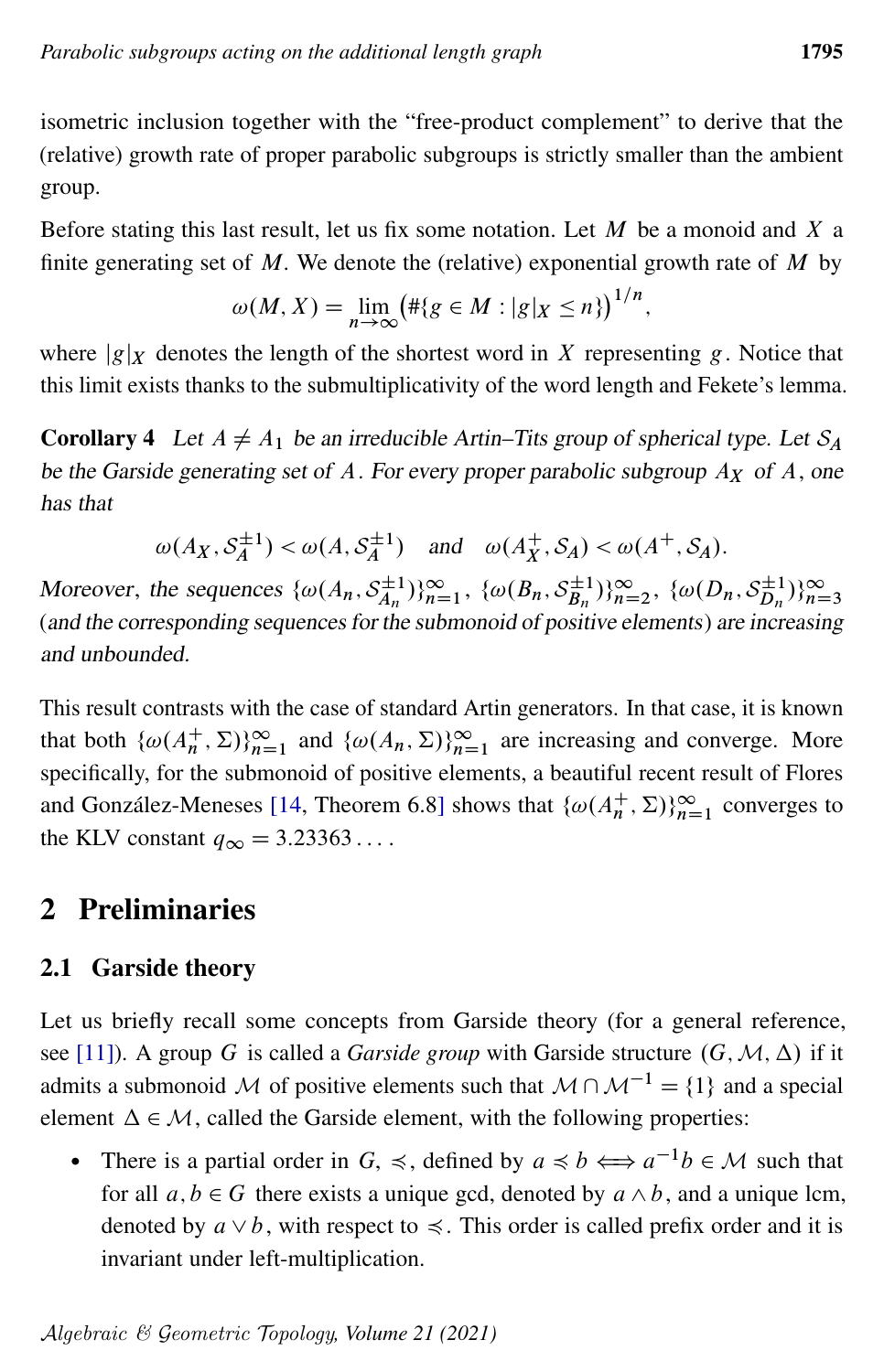- The set of simple elements  $S := \{s \in G \mid 1 \le s \le \Delta\}$  generates G. These are also called *Garside generators*.
- $\Lambda^{-1}$   $M \Lambda = M$
- $\bullet$  M is atomic: if we define the set of atoms as the set of elements  $a \in M$  such that there are no nontrivial elements  $b, c \in \mathcal{M}$  such that  $a = bc$ , then for every  $x \in M$  there is an upper bound on the number of atoms in a decomposition of the form  $x = a_1 a_2 \cdots a_n$ , where each  $a_i$  is an atom.

In a Garside group, the monoid  $\mathcal M$  also induces a partial order which is invariant under right-multiplication, the suffix order  $\succeq$ . This order is defined by  $a \succcurlyeq b \Longleftrightarrow ab^{-1} \in \mathcal{M}$ , and for all  $a, b \in G$  there exists a unique gcd,  $a \wedge^{\uparrow} b$ , and a unique lcm,  $a \vee^{\uparrow} b$ , with respect to  $\succeq$ .

We say that a Garside group has *finite type* if  $S$  is finite. It is well known that every Artin–Tits group of spherical type A admits a Garside structure of finite type where the monoid M is precisely  $A^+$  [\[3;](#page-24-6) [11\]](#page-24-5). The monoid  $A^+$  injects on A [\[21\]](#page-25-1), which implies that the atoms of  $A$  are precisely the generators in the presentation given in the introduction.

<span id="page-5-2"></span>**Remark 5** The conjugate by  $\Delta$  of an element x will be denoted by  $\tau(x) = \Delta^{-1} x \Delta$ . Notice that  $\Delta^{-1}M\Delta = M$  implies that the set of prefixes of  $\Delta$  equals its set of suffixes and then  $\Delta$  is decomposed as  $a \cdot b$ , where a is an atom, if and only if we can write  $\Delta = b \cdot a'$ , where a' is an atom. This means that  $\tau$  provides a permutation of the atoms of the Garside group.

<span id="page-5-0"></span>**Proposition 6** [\[3,](#page-24-6) Lemma 5.1, Theorem 7.1] Let  $(\Sigma, A)$  be an Artin–Tits system of spherical type. Then the Garside element for A is

$$
\Delta = \bigvee_{\sigma_i \in \Sigma} (\sigma_i) = \bigvee_{\sigma_i \in \Sigma}^{\Lsh} (\sigma_i).
$$

Moreover, the conjugation by  $\Delta^2$  is trivial, that is,  $\tau^2 = Id$ .

<span id="page-5-1"></span>**Lemma 7** Let x be an element of an Artin–Tits system  $(A, \Sigma)$  of spherical type. Let  $x = a_1 a_2 \cdots a_r$  with  $a_i \in \Sigma \cup \Sigma^{-1}$  and define  $\overline{x} := a_r a_{r-1} \cdots a_1$ . Then,  $\overline{\cdot} : A \to A$ is an involution and a well-defined antihomomorphism (for all  $x, y \in A$   $\overline{\hat{x}y} = \overline{\hat{y}x}$ ). In particular,  $\Delta = \overline{\Delta}$ .

Proof We have a well-defined antihomomorphism because the relations in the presentation of an Artin–Tits group of spherical type are symmetric, and so, for every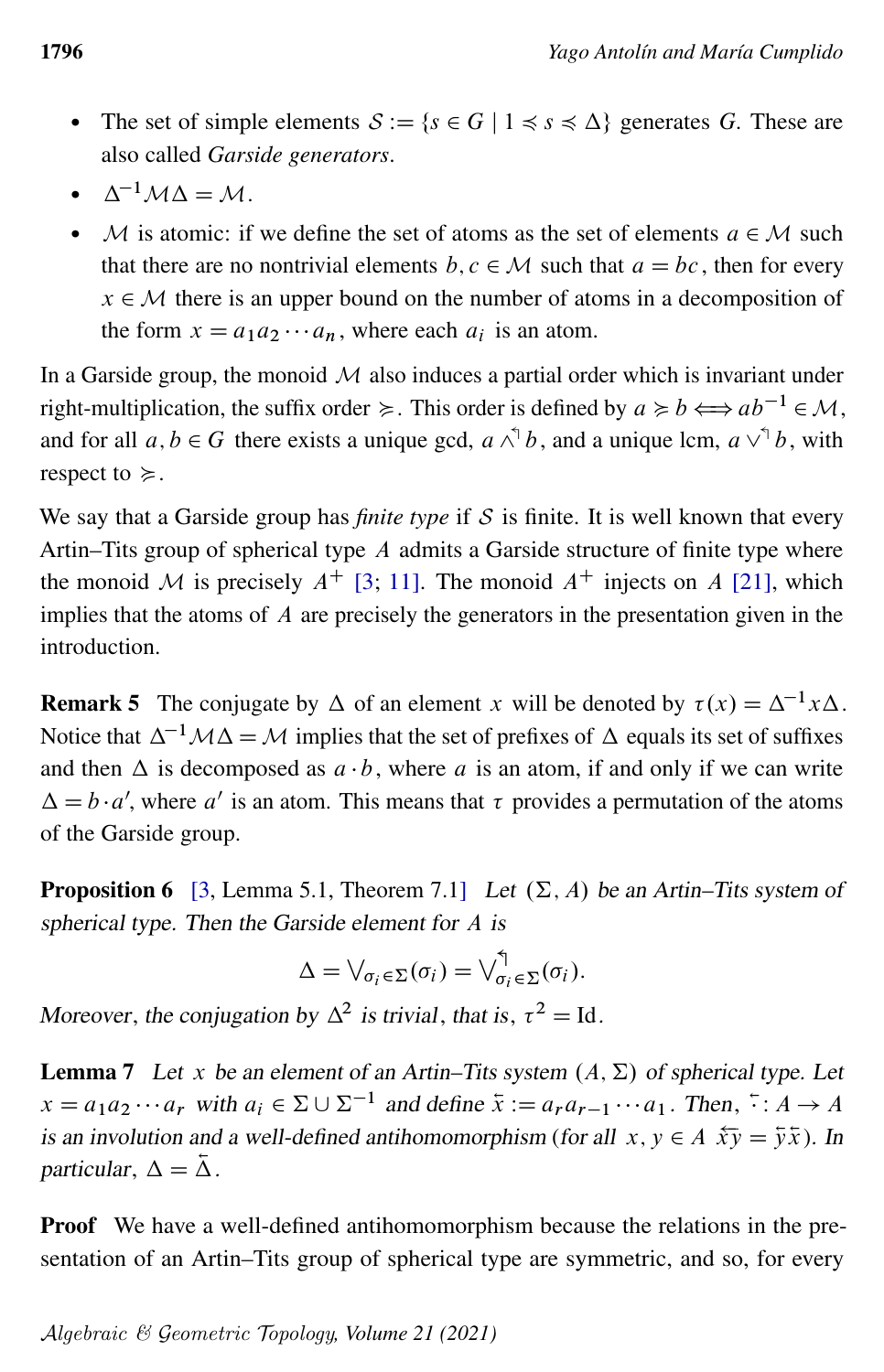$x, y \in A$ , we have that  $\overline{\hat{x}y} = \overline{\hat{y}\hat{x}}$ . Notice that, thanks to this symmetry,  $(a \vee b) = (\overline{\hat{a} \vee^{\hat{b}} \hat{b}})$ for every  $a, b \in A^+$ . Then, since our antihomomorphism preserves atoms,

$$
\bigvee_{\sigma_i \in \Sigma} (\sigma_i) = \bigvee_{\sigma_i \in \Sigma} (\overline{\sigma}_i) \bigwedge = \bigvee_{\sigma_i \in \Sigma} (\sigma_i) \bigvee.
$$

This fact together with [Proposition 6](#page-5-0) implies that  $\Delta = \overline{\Delta}$ .

**Definition 8** We say that the product of two simple elements  $a \cdot b$ , is *left-weighted* (resp. *right-weighted*) if  $ab \wedge \Delta = a$  (resp.  $ab \wedge^{\uparrow} \Delta = b$ ).

<span id="page-6-0"></span>Remark 9 In an Artin–Tits group of spherical type, the simple elements of the Garside structure are the square-free ones, that is, every positive word representing that element does not contain the square of an atom [\[3;](#page-24-6) [12\]](#page-24-7). This implies that  $a \cdot b$  is left-weighted (resp. *right-weighted*) if for every atom t such that  $t \le b$  (resp.  $a \ge t$ ), we have that  $a \geq t$  (resp.  $t \leq b$ ).

**Definition 10** We say that  $x = \Delta^k s_1 \cdots s_r$  is in *left normal form* if  $k \in \mathbb{Z}$ ,  $s_i \notin \{1, \Delta\}$ is a simple element for  $i = 1, ..., r$ , and  $s_i \cdot s_{i+1}$  is left-weighted for  $0 < i < r$ . Analogously,  $x = s_1 \cdots s_r \Delta^k$  is in *right normal form* if  $k \in \mathbb{Z}$ ,  $s_i \notin \{1, \Delta\}$  is a simple element for  $i = 1, ..., r$ , and  $s_i s_{i+1}$  is right-weighted for  $0 < i < r$ . When the right and the left normal form coincide, we will just refer to the *normal form*.

It is well known that the normal forms of an element are unique [\[11,](#page-24-5) Corollary 7.5] and that the numbers  $r$  and  $k$  do not depend on the normal form (left or right). We define the *infimum*, the *canonical length* and the *supremum* of x, respectively, as  $\inf(x) = k$ ,  $\ell(x) = r$  and sup $(x) = k + r$ . Equivalents definitions of supremum and infimum are

 $\inf(x) = \max\{p \mid \Delta^p \leq x\}$  and  $\sup(x) = \min\{p \mid x \leq \Delta^p\}.$ 

#### 2.2 The additional length graph

The construction of the additional length graph is made for any Garside group and its key ingredient is the use of absorbable elements, which are defined below.

**Definition 11** [\[5,](#page-24-2) Definition 1] Let G be a Garside group. We say that  $y \in G$  is an *absorbable element* if the two following conditions are satisfied:

- (1) inf(y) = 0 or  $\sup(y) = 0$ .
- (2) There is an  $x \in G$  such that  $\inf(xy) = \inf(x)$  and  $\sup(xy) = \sup(x)$ .

In this case we say that x *absorbs* y.

 $\Box$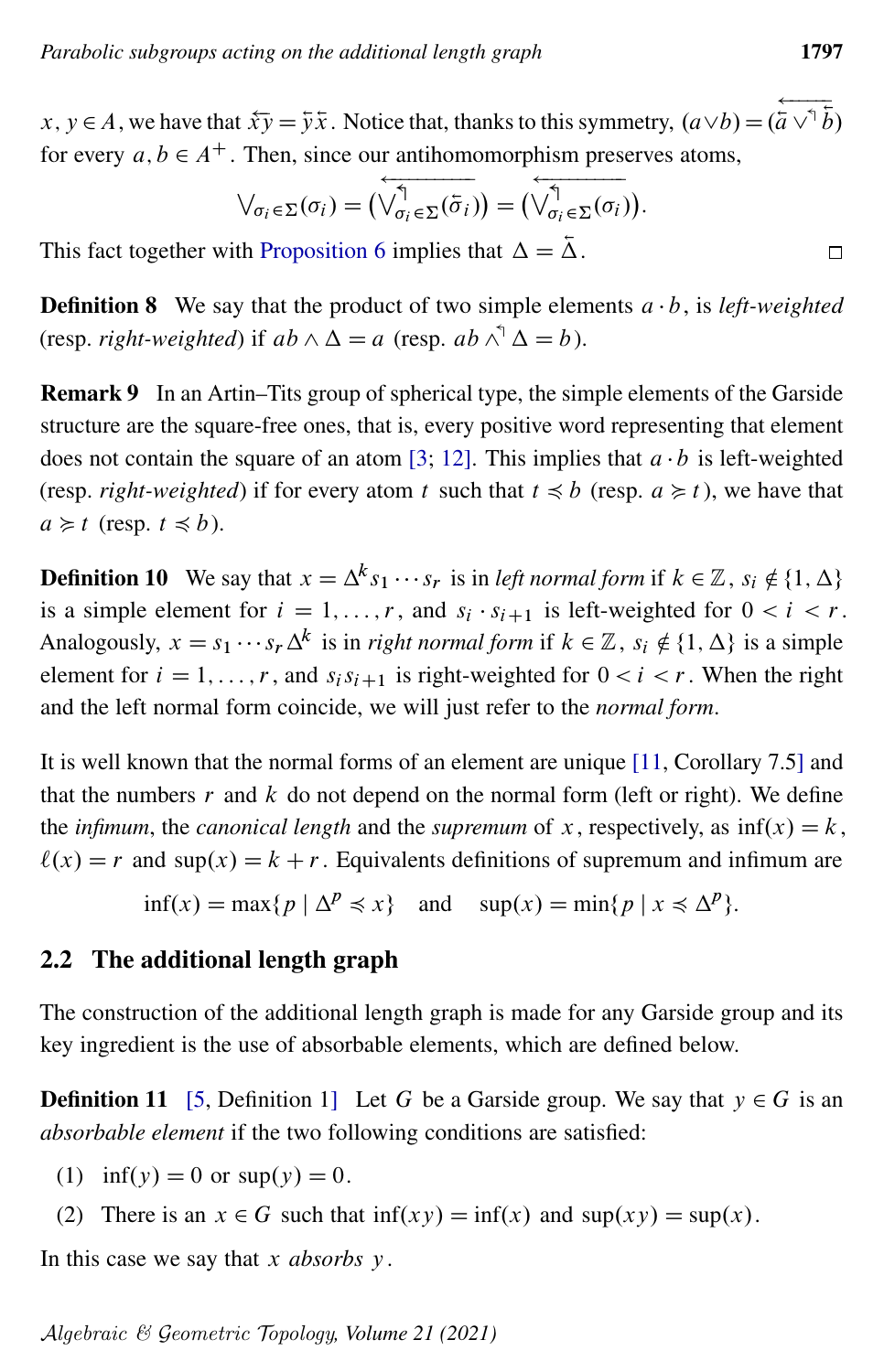We say that x absorbs y because the length of the normal form of  $xy$  is the same length of the normal form of x. So, loosely speaking, the normal form of x "absorbs" the factors of the normal form of  $y$ .

**Example** Consider the braid group  $A_n$  with  $n > 2$ . As  $\sigma_1$  commutes with  $\sigma_3$ , if we let  $x = \sigma_1 \cdots \sigma_1$  and  $y = \sigma_3 \cdots \sigma_3$ , we have that  $xy = (\sigma_1 \sigma_3) \cdots (\sigma_1 \sigma_3)$ . Hence, x absorbs y.

On the other hand, if  $x = \Delta \sigma_i^{-1}$  and  $y = \sigma_i$ , then x does not absorb y because  $\inf(x) = 0$  and  $\inf(xy) = 1$ .

**Definition 12** [\[5,](#page-24-2) Definition 2] Let  $(G, G_+, \Delta)$  be a Garside structure. We define the *additional length graph* of  $G$ ,  $C_{AL}(G)$  as follows:

- The vertices are in one-to-one correspondence with  $G/\langle \Delta \rangle$ , that is, the equivalence classes  $g\Delta^{\mathbb{Z}} = \{g\Delta^p \mid p \in \mathbb{Z}\}\$ . Every class v has a unique representative with infimum 0, denoted by  $\overline{v}$ .
- Two vertices  $v = \overline{v} \Delta^{\mathbb{Z}}$  and  $w = \overline{w} \Delta^{\mathbb{Z}}$  are connected by an edge if and only if we have one of the two following situations:
	- (1) There is a simple element  $m \neq 1$ ,  $\Delta$  such that  $\overline{v}m \in w$ .
	- (2) There is an absorbable element  $y \in G$  such that  $\overline{v}y \in w$ .

We give a metric structure to this complex by saying that the length of every edge in the graph is 1. We denote the distance between two vertices v and w by  $d_{\mathcal{C}_{\text{AT}}}(v, w)$ .

### 3 Normalizers of parabolic subgroups act elliptically

The aim of this section is to prove [Theorem 2,](#page-3-0) that is, we prove that the normalizers of parabolic subgroups of an irreducible spherical Artin–Tits group  $A \neq A_1, A_2, I_{2m}$  act elliptically on the additional length graph.

In [\[19\]](#page-25-2) it is proven that any standard parabolic subgroup  $A<sub>X</sub>$  of an Artin–Tits group of spherical type is an Artin–Tits group of spherical type itself. This means that  $A_X$  has also a Garside structure, whose Garside element is denoted by  $\Delta_X$  and equals the least common multiple of the elements in X. We denote by  $\tau_X$  the conjugation by  $\Delta_X$ .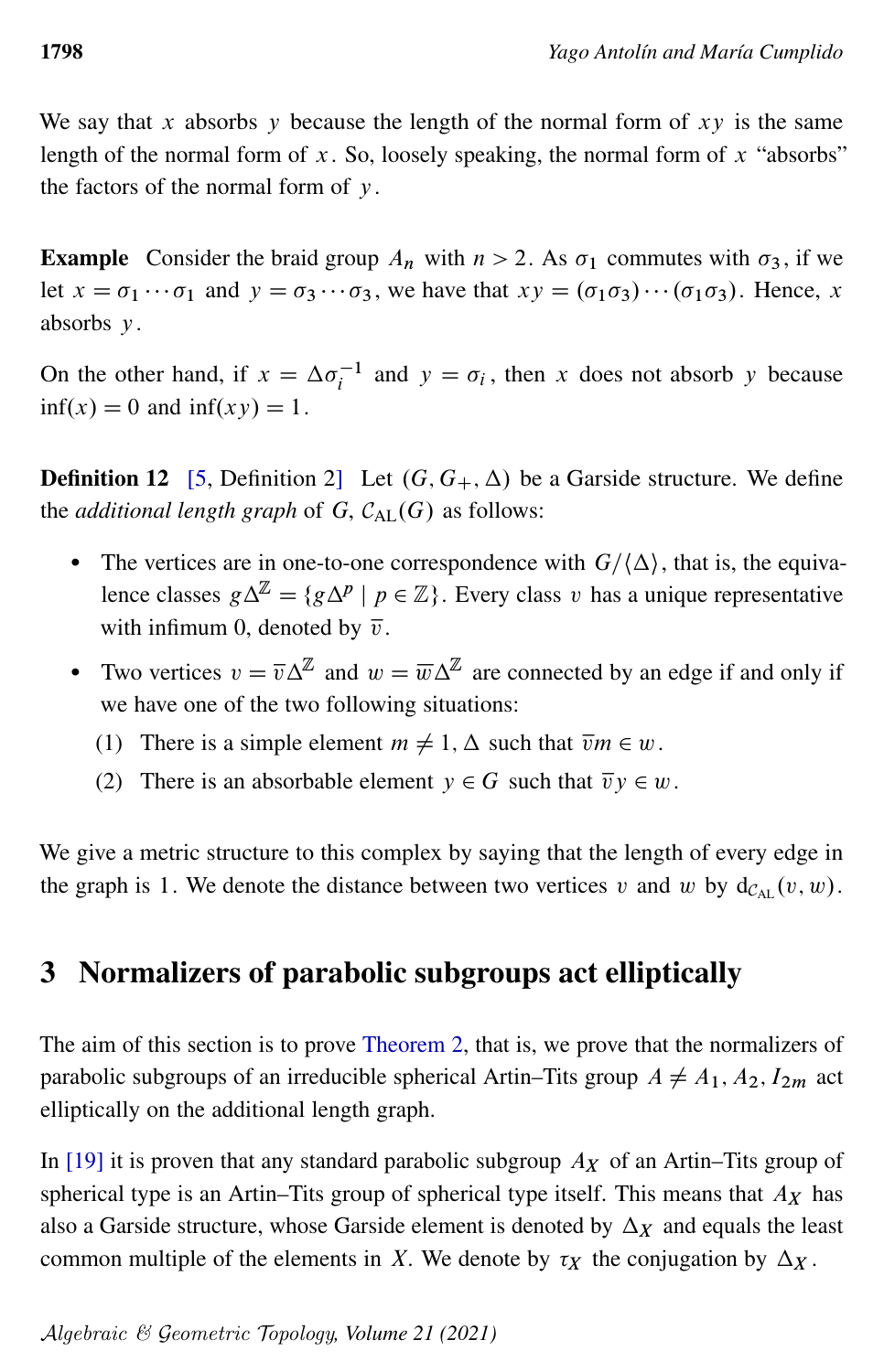### 3.1 Ribbons

We will use some objects defined in  $[8; 9]$  $[8; 9]$  $[8; 9]$  that we call ribbons. We shall remark that these ribbons are slightly different from the classical concept of ribbon introduced in [\[16\]](#page-25-3).

**Definition 13** Let  $(A, \Sigma)$  be an Artin–Tits system of spherical type and let  $X \subseteq \Sigma$ and  $t \in \Sigma$ . We define

$$
r_{X,t} = \Delta_{X \cup \{t\}} \Delta_X^{-1}, \quad r_{t,X} = \tau_{X \cup \{t\}}(r_{X,t}) = \Delta_X^{-1} \Delta_{X \cup \{t\}}.
$$

We will say that  $r_{X,t}$  is a *right-ribbon* and  $r_{t,X}$  is a *left-ribbon*.

<span id="page-8-0"></span>**Remark 14** Notice that  $\Delta_{X \cup \{t\}} = r_{X,t} \Delta_X$  is simple and so it is square-free [\(Remark 9\)](#page-6-0). As  $\Delta_X$  can start with any letter of X, if  $t \notin X$ , the only suffix letter of  $r_{X,t}$  is t. Analogously, t is the only prefix letter of  $r_{t,X}$ .

<span id="page-8-1"></span>**Lemma 15** Let  $(A, \Sigma)$  be an Artin–Tits system of spherical type and let  $X \subset \Sigma$ . Then  $r_{t,X} = \overleftarrow{r_{X,t}}$ . In particular, if  $t \notin X$ , then both  $r_{X,t} \cdot r_{t,X}$  and  $r_{t,X} \cdot r_{X,t}$  are leftand right-weighted.

**Proof** By [Lemma 7,](#page-5-1) we have that

$$
\overline{r}_{X,t} = \overleftarrow{\Delta_X^{-1}} \cdot \overleftarrow{\Delta_{X \cup \{t\}}} = \Delta_X^{-1} \Delta_{X \cup \{t\}} = r_{t,X}.
$$

Also notice that, as we have seen in that lemma, the atoms that are suffixes of  $x$  coincide with the atoms that are prefixes of  $\bar{x}$  and vice versa. Then, by [Remark 9,](#page-6-0)  $r_{X,t} \cdot r_{t,X}$ and  $r_{t,X} \cdot r_{X,t}$  are both left- and right-weighted.  $\Box$ 

<span id="page-8-2"></span>**Remark 16** By definition, conjugations by  $r_{X,t}$  and  $r_{t,X}$  are equivalent to applying  $\tau_X \circ \tau_{X \cup \{t\}}$  and  $\tau_{X \cup \{t\}} \circ \tau_X$ , respectively (recall that  $\tau^2 =$  Id). So, by [Remark 5,](#page-5-2) conjugation by  $r_{X,t}$  and  $r_{t,X}$  induces a permutation of the atoms of  $X \cup \{t\}$ . This implies that there exists a unique  $Y \subset X \cup \{t\}$  such that  $r_{X,t} X = Y r_{X,t}$  and  $X r_{t,X} = r_{t,X} Y$ . We say that  $r_{X,t}$  is an *elementary*  $X$ -ribbon–Y.

Also, since t is the only atomic prefix of  $r_{t,X}$  [\(Remark 14\)](#page-8-0),  $r_{X,t}s$  is simple for every  $s \in X$ . So Y is formed by all atoms  $u \in X \cup \{t\}$  such that  $u \not\preccurlyeq r_{X,t}$  and  $r_{t,X} \not\succeq u$ [\(Remark 9\)](#page-6-0). Moreover,  $r_{X,t}$  has a unique atomic prefix and  $r_{t,X}$  has a unique atomic suffix.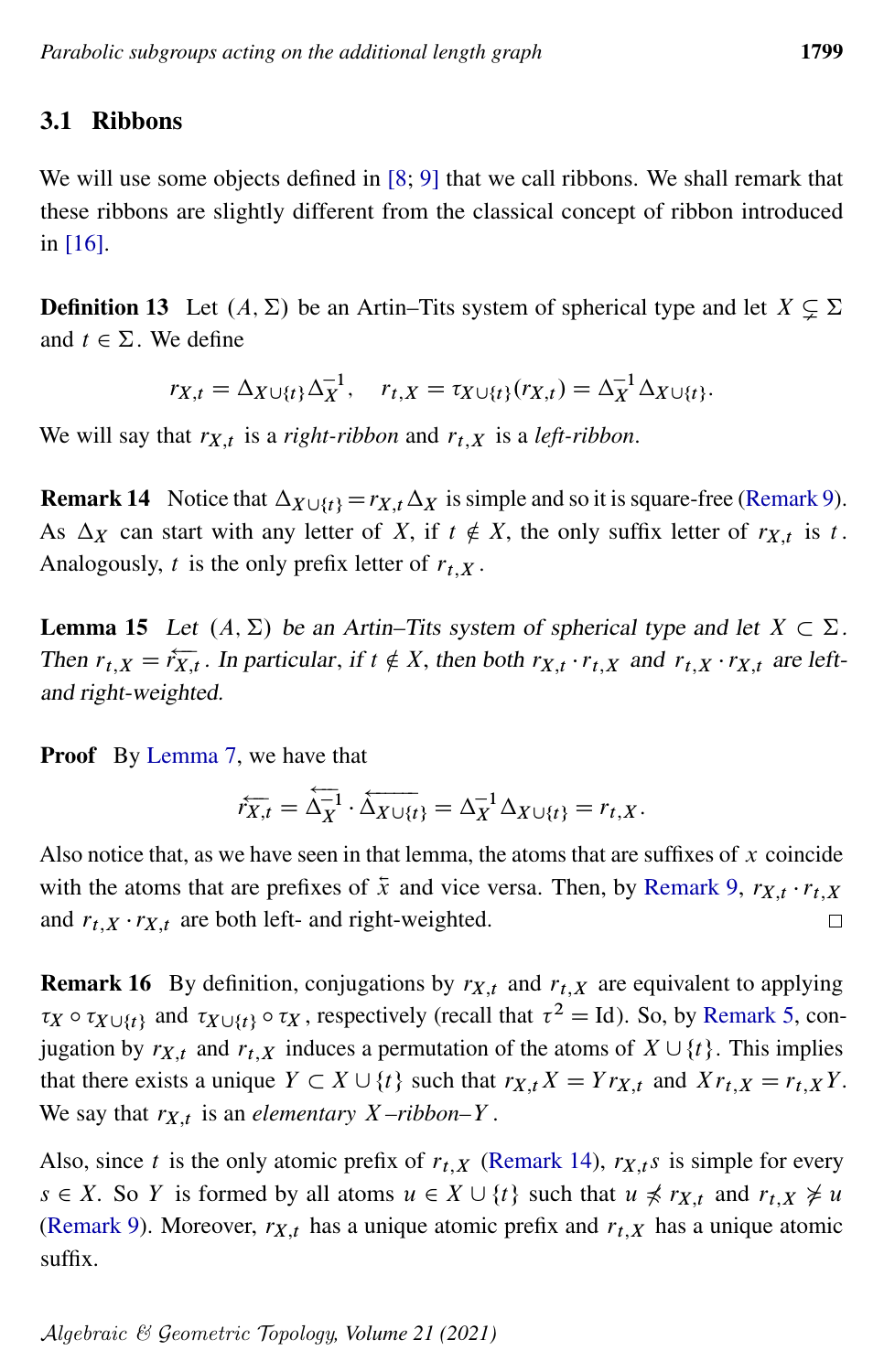**Definition 17** Let  $(A, \Sigma)$  be an Artin–Tits system of spherical type and  $X, Y \subseteq \Sigma$ . We say that  $\alpha \in A$  is an X-ribbon–Y if  $\alpha$  can be decomposed as a product of left-ribbons  $r_1 \cdots r_m$  and there exists a sequence of subsets of  $\Sigma$  of the form  $X_1 = X, X_2, \ldots, X_m$ ,  $X_{m+1} = Y$  such that  $r_i$  is an elementary  $X_i$ -ribbon– $X_{i+1}$ .

#### 3.2 Proof of [Theorem 2](#page-3-0)

We will prove that we can write any normalizer of a proper standard parabolic subgroup as the product of at most nine absorbable elements.

<span id="page-9-1"></span>**Lemma 18** Let  $(A, \Sigma)$  with  $A \neq A_1, A_2, I_{2m}$  be an Artin–Tits system of spherical type with Garside element  $\Delta$  and let  $X \subsetneq \Sigma$ . Then, for every  $k \in \mathbb{Z}$ ,  $\Delta^k$  is a product of at most three absorbable elements and  $\Delta_X^k$  is a product of at most two absorbable elements.

**Proof** Suppose that  $k > 0$ . Take  $A = \sigma_i^k$  and  $B = \sigma_j^k$ , where  $\sigma_i \in \Sigma$  and  $\sigma_j \in \Sigma$ commute, and  $C = B^{-1} \cdot A^{-1} \cdot \Delta^k$ . We claim that A, B and C are absorbable. If this is true, ABC is the desired decomposition for  $\Delta^k$ . Also, by [\[5,](#page-24-2) Lemma 1],  $C^{-1} \cdot B^{-1} \cdot A^{-1}$  is the desired decomposition of  $\Delta^k$  when  $k < 0$ .

Firstly, we have that  $\inf(A) = \inf(B) = 0$ . We want to see that also  $\inf(C) = 0$ . As  $A \cdot B = (\sigma_i \sigma_j)^k$ , we can write

(1) 
$$
C = \Delta \tau ((\sigma_i \sigma_j)^{-1}) \cdot \Delta \tau^2 ((\sigma_i \sigma_j)^{-1}) \cdots \Delta \tau^k ((\sigma_i \sigma_j)^{-1}).
$$

Notice that  $\Delta \tau^{p+1}((\sigma_i \sigma_j)^{-1}) = \tau^p((\sigma_i \sigma_j)^{-1})\Delta = \tau^p((\sigma_j \sigma_i)^{-1})\Delta$ . By [Lemma 7,](#page-5-1) we have that for every  $q > 0$  and every atom  $\sigma_m$ ,

<span id="page-9-0"></span>
$$
\Delta \tau^q((\sigma_i \sigma_j)^{-1}) \succcurlyeq \sigma_m \iff \sigma_m \preccurlyeq \tau^q((\sigma_j \sigma_i)^{-1}) \Delta,
$$

meaning that  $\Delta \tau^{p-1}((\sigma_i \sigma_j)^{-1}) \cdot \Delta \tau^p((\sigma_i \sigma_j)^{-1})$  is left- and right-weighted for every  $p > 0$ . Hence, [\(1\)](#page-9-0) is the normal form of C and inf(C) = 0.

We can easily see that A and B absorb each other. Now let us see that B absorbs  $C$ . We have that

$$
B \cdot C = (\sigma_i)^{-k} \cdot \Delta^k = \Delta \tau (\sigma_i^{-1}) \cdot \Delta \tau^2 (\sigma_i^{-1}) \cdots \Delta \tau^k (\sigma_i^{-1}).
$$

As before, this expression is the normal form of  $B \cdot C$ . Then  $\inf(B) = \inf(B \cdot C) = 0$ and sup $(B)$  = sup $(B \cdot C) = k$ , as desired. This concludes that  $\Delta^k$  is a product of at most three absorbable elements.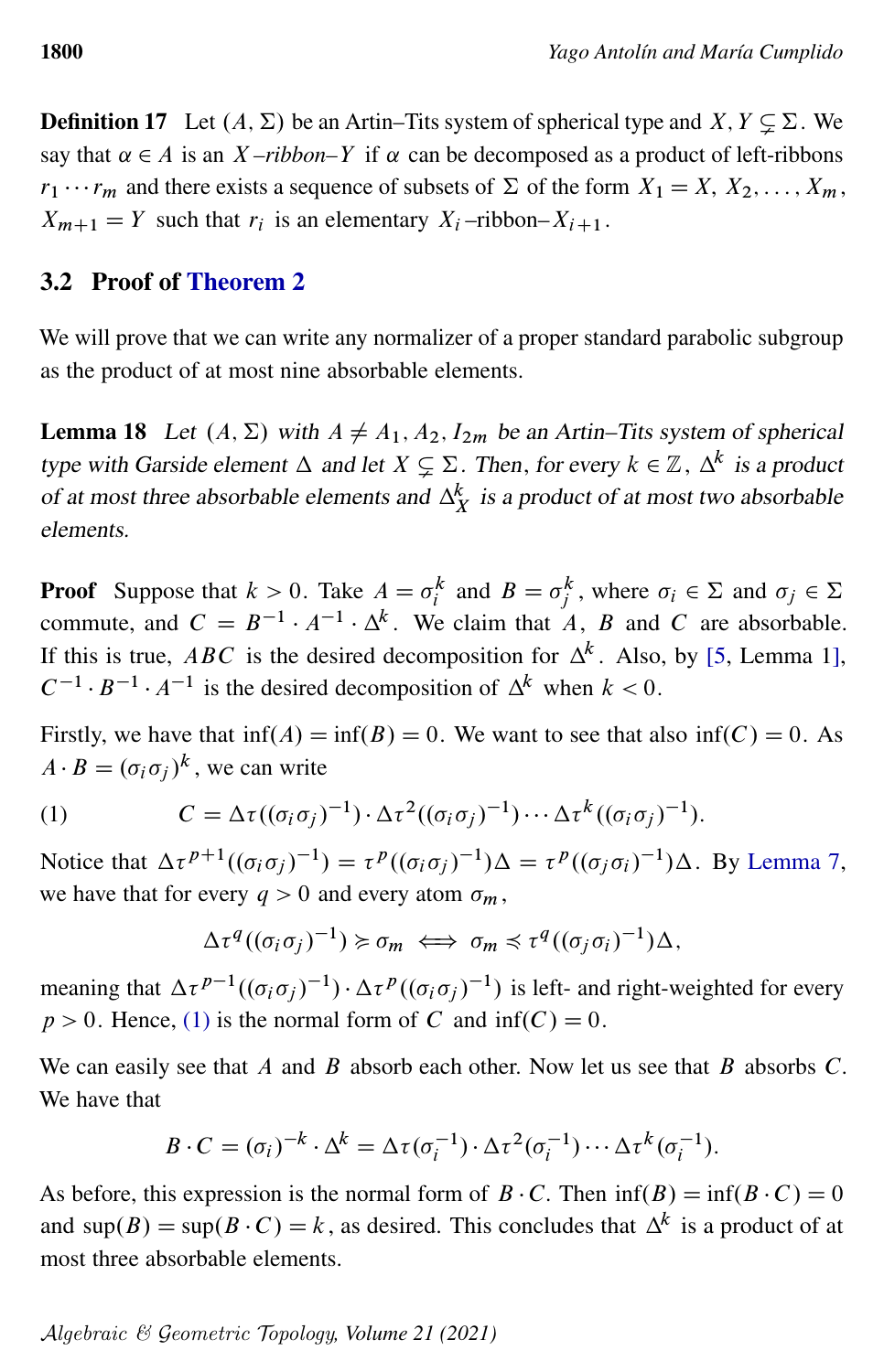In most of the cases,  $\Delta_X^k$  is absorbable itself. It suffices to have an atom  $\sigma_j$  that commutes with X, so that  $\sigma_j^k$  absorbs  $\Delta_X^k$ . If this is not the case, we can take  $\sigma_i \in X$ and  $\sigma_j \notin X$  such that  $\sigma_i \sigma_j = \sigma_j \sigma_i$  and let  $A = \sigma_i^k$  and  $B = A^{-1} \Delta_X^k$ . Then A is absorbed by  $\sigma_j^k$  and A absorbs B.  $\Box$ 

<span id="page-10-2"></span>**Proposition 19** Let  $A \neq A_1, A_2, I_{2m}$  be any Artin–Tits group of spherical type. Every element in a proper standard parabolic subgroup of A is a product of at most three absorbable elements. In particular, the orbit on  $C_{\text{AL}}(A)$  of every proper standard parabolic subgroup of A has diameter at most 3.

**Proof** Let  $A_X$  be a proper standard parabolic subgroup of A and take  $x \in A_X$ . As  $A_X$ is an Artin–Tits group of spherical type, we can take the left normal form of x in  $A_X$ , which is of the form  $\Delta_{X}^{k} s_{1} \cdots s_{l}$ . By [Lemma 18,](#page-9-1)  $\Delta_{X}^{k}$  is a product of at most two absorbable elements. So, we assume that  $x = s_1 \cdots s_l$ . We want to see that this element is absorbable.

<span id="page-10-0"></span>If there is  $\sigma_i \in \Sigma \setminus X$  that commutes with X, then  $\sigma_i^l$  absorbs  $s_1 \cdots s_l$ . Otherwise, take an atom  $t \in \Sigma \setminus X$  not commuting with X. We claim that

(2) 
$$
y = \tau_{X \cup \{t\}}^{l-1} (r_{X,t}) \cdot \tau_{X \cup \{t\}}^{l-2} (r_{X,t}) \cdots \tau_{X \cup \{t\}} (r_{X,t}) \cdot r_{X,t}
$$

absorbs  $s_1 \cdots s_l$ . Firstly, recall that  $\tau_{X \cup \{t\}}(r_{X,t}) = r_{t,X}$  and that, by [Lemma 15,](#page-8-1) the expression [\(2\)](#page-10-0) is the normal formal of y, so  $\inf(y) = 0$  and  $\sup(y) = l$ . As conjugations by  $r_{X,t}^{-1}$  and  $r_{t,X}^{-1}$  are equivalent to applying  $\tau_{X\cup\{t\}} \circ \tau_X$  and  $\tau_X \circ \tau_{X\cup\{t\}}$ , respectively, conjugation by  $r_{X,t}^{-1}r_{t,X}^{-1}$  fixes every element in  $A_X$ . This allows us to write

<span id="page-10-1"></span>(3) 
$$
yx = s'_l \cdot s'_{l-1} \cdots s'_1,
$$

where  $s'_i = r_{X,t} \cdot s_{i-i+1}$  if i is odd and  $s'_i = s_{i-i+1} \cdot r_{t,X}$  if i is even. We want to prove that [\(3\)](#page-10-1) expresses the normal form of yx and  $s'_i \neq \Delta$  for  $1 \leq i \leq l$ . To do that, it suffices to show the following:

- (1)  $sr_{t,X}$  and  $r_{X,t} s$  are simple and different from  $\Delta$  for every  $s \leq \Delta_X$ ,  $s \neq \Delta_X$ .
- (2) If  $a \cdot b$  is left-weighted for  $a, b \leq \Delta_X$ , then  $ar_{t,X} \cdot r_{X,t}b$  and  $r_{X,t}a \cdot br_{t,X}$  are left-weighted.

To prove the first statement, notice that there exists a simple element  $s' \in \Delta_X$  such that  $ss' = \Delta_X$ . On the other hand, by definition,  $\Delta_{X \cup \{t\}} = \Delta_X r_{t,X} = ss' r_{t,X}$ . By [Remark 16,](#page-8-2) there is a positive element  $s'' \in \Delta_{X \cup \{t\}}$  such that  $s' r_{t,X} = r_{t,X} s''$ , hence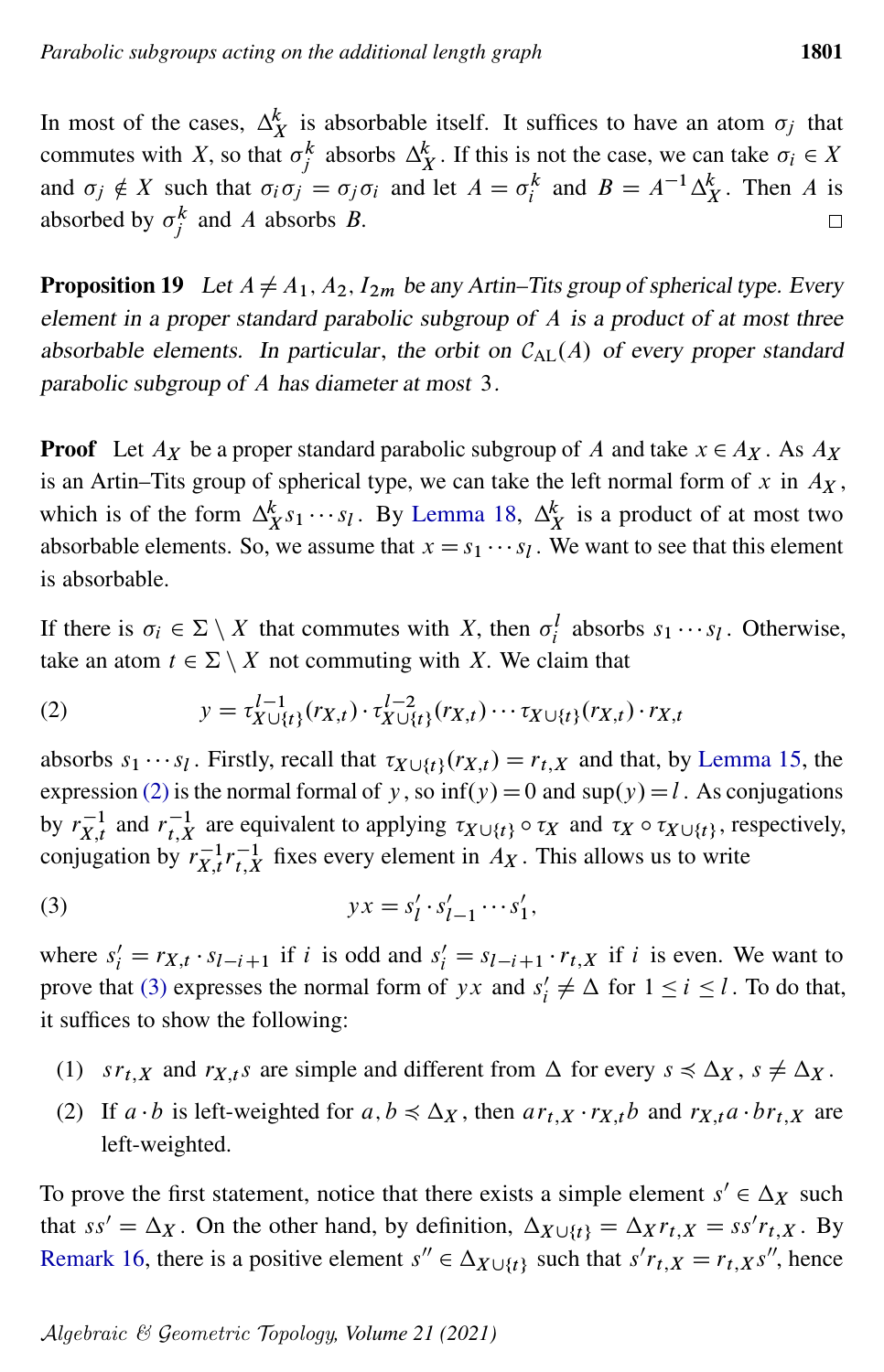$\Delta_{X \cup \{t\}} = s r_{t,X} s''$ . Hence  $s r_{t,X}$  is simple, which is different from  $\Delta$  because  $s \neq \Delta_X$ . For  $r_{X,t}$ s, the reasoning is analogous, using that  $\Delta x \geq s$ .

Let us now prove the second statement. Let  $u \in X \cup \{t\}$  be the only atomic suffix of  $r_{t,X}$  [\(Remark 16\)](#page-8-2). By [Lemma 15,](#page-8-1)  $u \preccurlyeq r_{X,t}$ , so take an atom  $u' \neq u$  such that  $u' \preccurlyeq r_{X,t} b$ . By [Remark 16,](#page-8-2) we have  $u' r_{X,t} = r_{X,t} \tau_X(\tau_X \cup \{t\}}(u')) = u' \vee r_{X,t} \preccurlyeq r_{X,t} b$ , which means that  $\tau_X(\tau_{X \cup \{t\}}(u')) \preccurlyeq b$ . But, as  $a \cdot b$  is left-weighted, this implies that  $a \ge \tau_X(\tau_{X \cup \{t\}}(u'))$ , which implies  $ar_{t,X} \ge u'$ . This proves that  $ar_{t,X} \cdot r_{X,t}b$  is left-weighted.

For the other product, notice that

$$
r_{X,t}a = \tau_{X \cup \{t\}}(\tau_X(a))r_{X,t} \quad \text{and} \quad br_{t,X} = r_{t,X} \tau_{X \cup \{t\}}(\tau_X(b)).
$$

As  $r_{X,t} \cdot r_{t,X}$  is left-weighted [\(Lemma 15\)](#page-8-1) and the permutation induced by  $\tau_{X \cup \{t\}} \circ \tau_X$ preserves normal forms for elements in  $A_X$ ,  $\tau_{X \cup \{t\}}(\tau_X(a)) \cdot \tau_{X \cup \{t\}}(\tau_X(b))$  is also left-weighted, and we can apply the same arguments as above.

Therefore, we have proved that  $\inf(yx) = \inf(y) = 0$  and  $\sup(yx) = \sup(y) = l$ , as we wanted to show.  $\Box$ 

**Remark 20** Let us see why the later results do not work for  $A_1$ ,  $A_2$  and  $I_{2m}$ . Notice that, by definition, any absorbable element lies in  $A^+$  or in  $A^-$  (the negative monoid of A). We also recall that the only simple elements that are not absorbable are the ones of the form  $\sigma_i^{-1}\Delta$  [\[5,](#page-24-2) Example 1]. For  $A_1$  the set of absorbable elements is trivial and for  $A_2$  the only absorbable elements are  $\sigma_1$ ,  $\sigma_1^{-1}$ ,  $\sigma_2$  and  $\sigma_2^{-1}$ , so x cannot be obtained as product of fewer than  $3 \cdot |x|$  absorbable elements. Here  $|\cdot|$  denotes the word length with respect to the set of standard Artin generators,  $\Sigma$ .

On the other hand, the only absorbable elements in  $I_{2m}$  are the absorbable simple elements and their inverses, that is, the elements of the form

$$
\underbrace{\sigma_1 \sigma_2 \sigma_1 \cdots}_{p \text{ elements}} \quad \text{or} \quad \underbrace{\sigma_2 \sigma_1 \sigma_2 \cdots}_{p \text{ elements}}
$$

with  $p < m - 1$  and their inverses. To see that no other element is absorbable, take an element in  $I_{2m}$  of infimum 0 whose normal form is  $s_1 \cdot s_2$ . By [\[5,](#page-24-2) Lemma 3] if  $s_1 \cdot s_2$ is absorbable, then it is absorbed by an element of infimum 0 with normal form  $s_1$ <sup>'</sup>  $\frac{1}{1} \cdot s_2'$  $\frac{7}{2}$ . Let  $s'_1 \geq \sigma_i \leq s'_2$  $z'_2$  and  $s_1 \ge \sigma_j \le s_2$ . If we suppose that  $\sigma_1 \le s_1$  (the case with  $\sigma_2$  is analogous), then, by absorbability,  $s'_2 \geq \sigma_2$ . If  $s'_2$  $2s_1$  were not simple, we would have that  $\inf(s'_1 \cdot s'_2)$  $2 \cdot s_1 \cdot s_2$ ) > 0, contradicting absorbability. Hence, let us assume that  $s_2$  $2^{s_1}$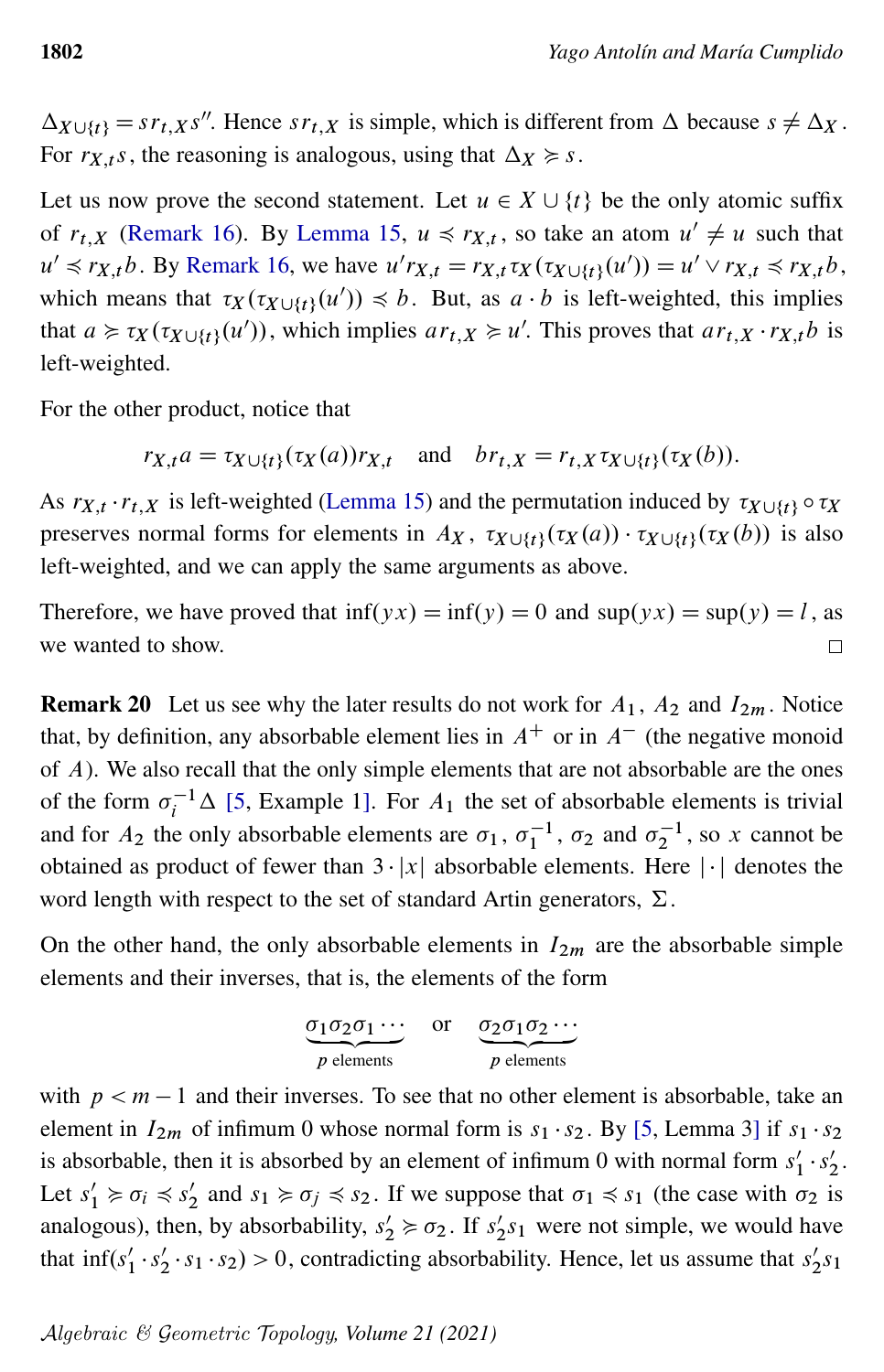is a simple element of the form  $\sigma_i \cdots \sigma_2 \sigma_1 \cdots \sigma_j$ . This implies that the normal form of  $s'_1$  $\frac{7}{1} \cdot s_2'$  $\frac{1}{2} \cdot s_1 \cdot s_2$  is  $s'_1$  $\frac{1}{1} \cdot s_2'$  $2s_1 \cdot s_2$  of length 3, which also contradicts absorbability. Therefore, the length of the minimal expression of x as a product of absorbable elements in  $I_{2m}$ depends on  $|x|$ .

The *support* of a positive element u, denoted by  $supp(u)$ , is the set of generators that appear in every positive word representing u. Notice that  $\text{supp}(\Delta_X) = X$  for any  $X \subseteq \Sigma$ . The next lemma is a generalization of [\[20,](#page-25-4) Lemma 5.6; [16,](#page-25-3) Lemma 2.2], which use the classical concept of ribbon.

<span id="page-12-0"></span>**Lemma 21** Let  $(A, \Sigma)$  be an Artin–Tits system of spherical type,  $X, Y \subseteq \Sigma$  and  $u, v \in A^+$  with supp $(u) = X$  and supp $(v) = Y$ . Then any element  $z \in A^+$  such that  $z^{-1}uz = v$  can be written as  $z = \alpha \beta$ , where  $\alpha \in A_X$  and  $\beta$  is an X-ribbon–Y.

**Proof** We will use [\[9,](#page-24-3) Proposition 6.3], which says that if  $c \le z$  is a minimal element conjugating u to a positive element (meaning that there is no  $c' \preccurlyeq c$  with  $c' \neq 1, c$ such that  $c'^{-1}uc' \in A^+$ ), then either  $c \in A_X$ , or  $c = r_{t,X}$  for some  $t \in \Sigma$  such that  $t \notin X$ . Using this, we can write z as a product  $c_1 \cdots c_r$ , where  $c_1$  is a minimal conjugator from  $v_0 := u$  to a positive element and  $c_i$  is a minimal conjugator from  $v_i := (c_1 \cdots c_{i-1})^{-1} u(c_1 \cdots c_{i-1})$  to a positive element for  $1 < i \leq r$ . If we let  $Y_i = \text{supp}(v_i)$ , then either  $c_i \in A_{Y_i}$  (type 1), or  $c_i = r_{t,Y_i}$  for some  $t \in \Sigma$  such that  $t \notin Y_i$  (type 2).

Suppose that we have some  $c_i$  of type 2 and  $c_{i+1}$  of type 1. In this case,  $c_i c_{i+1}$  =  $c'_{i+1}c_i$ , where  $c'_{i+1} \in A_{Y_i}$ , having an element of type 1 before an element of type 2. This allows us to arrange the product  $c_1 \cdots c_r$  to have  $c_1 \cdots c_r = \alpha \beta$ , where  $\alpha \in A_X$ and  $\beta$  is an X-ribbon–Y, as we wanted.  $\Box$ 

<span id="page-12-1"></span>**Proposition 22** Let  $(A, \Sigma)$  with  $A \neq I_{2m}$ ,  $A_1$ ,  $A_2$  be an Artin–Tits system of spherical type,  $X \subsetneq \Sigma$  and  $u \in A^+$  with supp $(u) = X$ . Then any element  $x \in A$  such that  $x^{-1}ux \in A^+$  is a product of at most nine absorbable elements.

**Proof** Let  $\Delta^k x_1 \cdots x_r$  be the left normal form of x. Notice that  $x_1 \cdots x_r$  is a positive element that conjugates  $\tau^k(u) \in A^+$  to a positive element. If we write  $X' = \text{supp}(\tau^k(u))$ , by [Lemma 21](#page-12-0) we have the decomposition  $x_1 \cdots x_r = \alpha \cdot \beta$ , with  $\alpha \in A_{X'}$  and  $\beta$  an X'-ribbon–Y, where  $Y := \text{supp}(x^{-1}ux)$ .

Suppose that  $\beta$  is an X'-ribbon–Y of the form  $r_1 \cdots r_m$ , satisfying  $r_i \neq 1$  and  $X_i r_i = r_i X_{i+1}$ , where  $X_i \subsetneq \Sigma$ , for every  $1 \leq i \leq m$ . Thanks to [\[20,](#page-25-4) Theorem 5.1]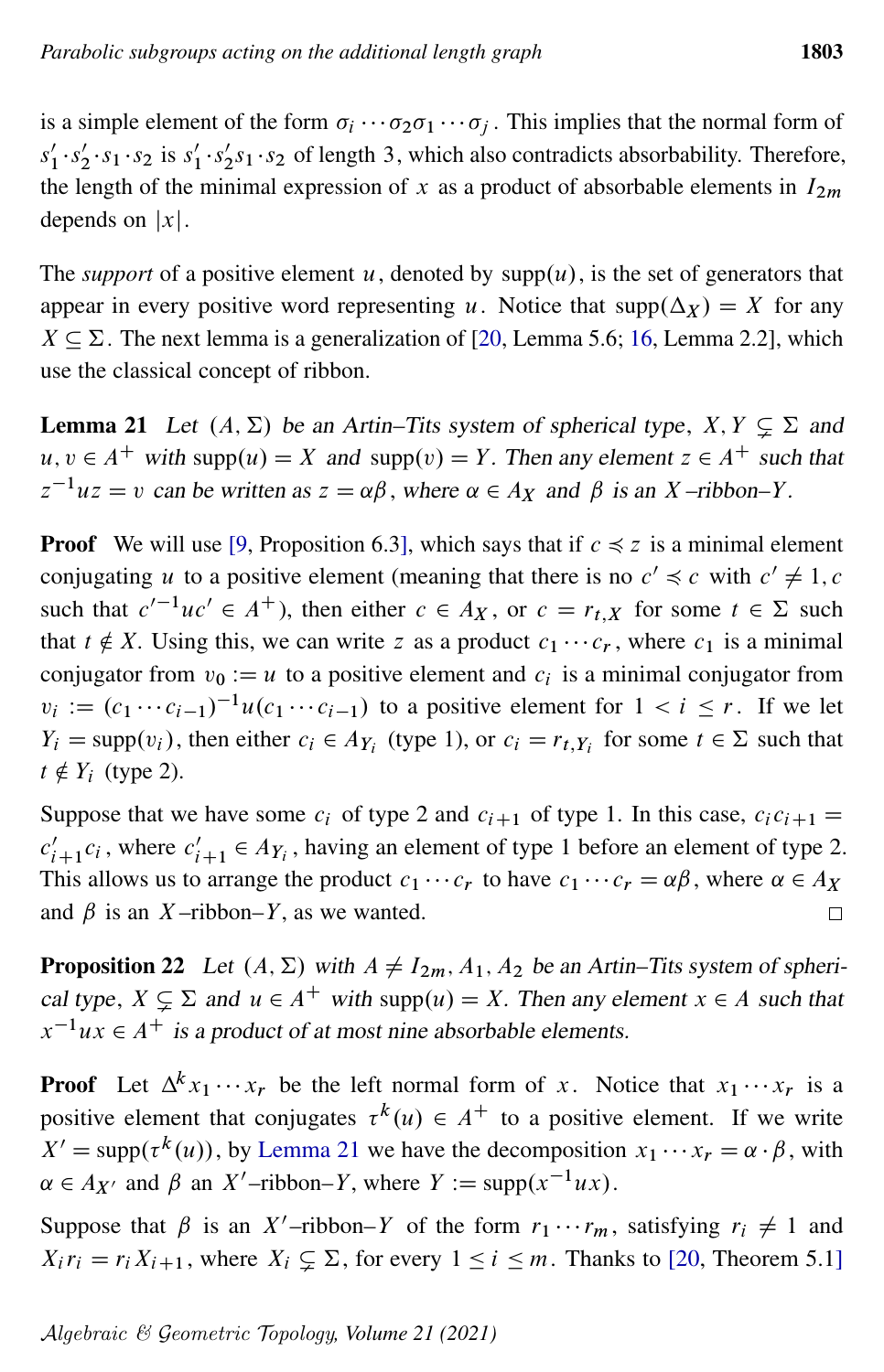and the proof of [\[15,](#page-25-5) Lemma 2.2] we know that if  $Z_1s = sZ_2$  for some  $Z_1, Z_2 \subsetneq \Sigma$ and  $s \in A$ , then  $\Delta z_1 s = s \Delta z_2$ . Hence, using the definition of left-ribbon we can write  $\beta$  in the form  $\Delta_X^{-m} \Delta_{X_1 \cup \{t_1\}} \cdots \Delta_{X_m \cup \{t_m\}}$ , where  $t_i \in \Sigma \setminus X_i$  for every  $1 \le i \le m$ . Let  $q \ge 0$  be the maximum number such that  $\Delta^q \preccurlyeq \Delta_{X_1 \cup \{t_1\}} \cdots \Delta_{X_m \cup \{t_m\}}$  and write  $\beta' := \Delta_{X_1 \cup \{t_1\}} \cdots \Delta_{X_m \cup \{t_m\}} = \Delta^q \gamma$  for some positive  $\gamma$ . By conjugating, we can "move"  $\Delta^q$  to the left in order to have

$$
x = \Delta^{k+q} \cdot \tau^q(\alpha) \cdot \Delta_{Y'}^{-m} \gamma,
$$

where  $\Delta_{Y'} = \tau^q(\Delta_{X'})$ , so  $Y' \subsetneq \Sigma$ . As  $\tau^q(\alpha) \in A_{Y'}$ , by [Lemma 18](#page-9-1) and [Proposition 19](#page-10-2) the element  $\Delta^{k+q} \cdot \tau^q(\alpha)$  is a product of at most six absorbable elements. Notice that  $q \leq m$ .

We claim that  $\Delta_{Y'}^{-m} \gamma$  is product of at most three absorbable elements. Observe that  $\Delta^q$ and  $\Delta_{X'}^m$  are prefixes of  $\beta'$ , hence  $\Delta^q \vee \Delta_{X'}^m = \Delta_{X'}^{m-q} \Delta^q = \Delta^q \Delta_{Y'}^{m-q}$  is a prefix of  $\beta'$ . This means that  $\Delta_{Y'}^{m-q} \preccurlyeq \gamma$  and then  $\int_{0}^{\alpha} \Delta_{Y'}^{q-m} \gamma$  = 0. Then we decompose  $\Delta_{Y'}^{-m} \gamma = \Delta_{Y'}^{-q}$  $\frac{q}{Y'} \cdot \Delta_{Y'}^{q-m} \gamma$ . We know that  $\Delta_{Y'}^{-q}$  is a product of at most two absorbable elements. Finally, we claim that  $\Delta_{Y'}^{m-q}$  absorbs  $\Delta_{Y'}^{q-m}\gamma$ . Since, by construction,  $\inf(\gamma) = 0$ , we just need to prove that  $\sup(\gamma) = m - q$ . Notice that  $\Delta_{Y'}^{m-q} \preccurlyeq \gamma$  and  $\Delta_{Y'}^{m-q} \nless \Delta^p$  for  $1 \le p \le m-q-1$ , hence sup $(\gamma)$  is at least  $m-q$ . On the other hand,  $\beta' \preccurlyeq \Delta^m$ , so  $\gamma \preccurlyeq \Delta^{m-q}$  and  $\inf(\gamma) \leq m-q$ . Thus  $\inf(\gamma) = m-q$ , as we wanted to prove.  $\Box$ 

<span id="page-13-0"></span>**Corollary 23** Let  $(A, \Sigma)$  with  $A \neq I_{2m}$ ,  $A_1$ ,  $A_2$  be an Artin–Tits system of spherical type and  $X \subsetneq \Sigma$ . The elements of A normalizing  $A_X$  are the product of at most nine absorbable elements.

**Proof** In [\[8,](#page-24-8) Lemma 7], it is proven that  $\alpha \in A$  normalizes  $A_X$  if  $\alpha$  commutes with an element, called the central Garside element of  $A_X$ , which turns to be a positive power of  $\Delta_X$ . Therefore, [Proposition 22](#page-12-1) applies and  $\alpha$  is the product of at most nine absorbable elements.  $\Box$ 

**Proof of [Theorem 2](#page-3-0)** We proceed as in the proof of [\[5,](#page-24-2) Proposition 2]. Firstly, notice that by definition some power of a periodic element x acts trivially on  $C_{AL}(A)$ . This means that x acts as finite-order isometries and then it acts elliptically on  $C_{AL}(A)$ .

If y is an element normalizing some standard parabolic subgroup  $A_X$ , by [Corollary 23](#page-13-0) the orbit of the trivial element by the action of y on  $C_{AL}(A)$  remains at distance at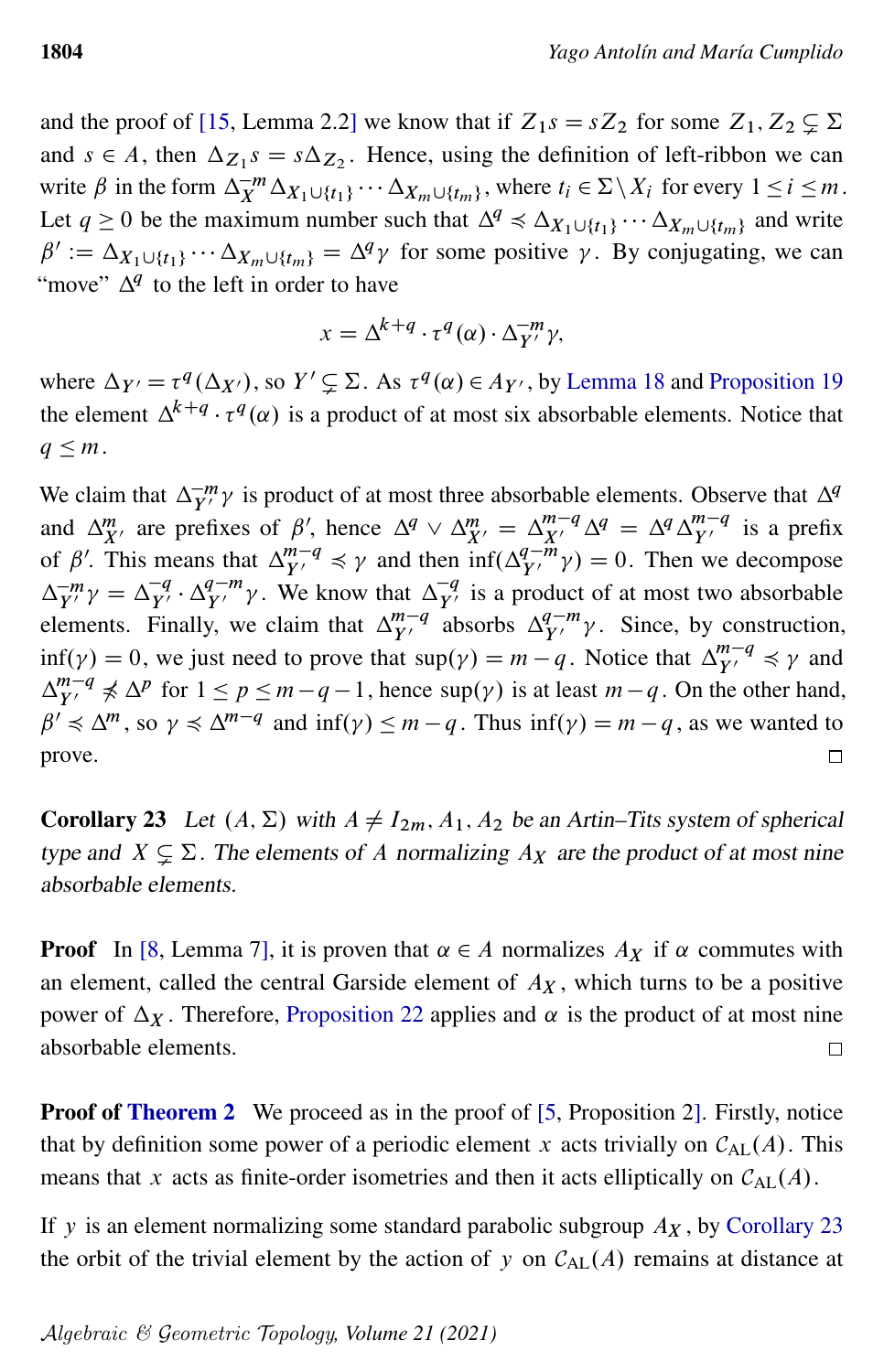most 9 from the trivial element ( $y^p$  normalizes  $A_X$  for every  $p > 1$ ). Hence, y acts elliptically on  $C_{AL}(A)$ . Finally, each element that normalizes the parabolic subgroup  $P = \alpha^{-1} A_X \alpha$  for some  $\alpha \in A$  is the conjugate of an element normalizing  $A_X$ , and therefore it also acts elliptically on  $C_{AL}(A)$ .  $\Box$ 

### 4 Free-product complement

In this section we prove [Theorem 3,](#page-3-1) that is, the existence of a "free-product complement" for standard parabolic subgroups. The proof involves theory about groups acting on hyperbolic spaces.

### 4.1 WPD elements and elementary subgroups

Let G be a group acting on a hyperbolic metric space  $H$  by isometries.

We say that  $g \in G$  satisfies the WPD (weak proper discontinuity) condition if for every  $\epsilon > 0$  and every  $v \in \mathcal{H}$ , there exists  $R = R(\epsilon)$  such that

$$
\#\{h \in G : d_{\mathcal{H}}(v, hv) \le \epsilon \text{ and } d_{\mathcal{H}}(g^R v, hg^R v) \le \epsilon\} < \infty.
$$

According to [\[10,](#page-24-9) Lemma 6.5 and Corollary 6.6], for every WPD element  $g \in G$ acting loxodromically, there exists a unique maximal virtually cyclic subgroup, denoted by  $E_G(g)$ , which consists of the elements that stabilize a quasigeodesic axis for  $\langle g \rangle$ . Moreover, it can be shown that

$$
E_G(g) = \{ h \in G \mid hg^i h^{-1} = g^j \text{ for some } i, j \in \mathbb{Z} \}.
$$

Notice that the torsion-free elements in  $E_G(g)$  are also loxodromic. Otherwise, the WPD condition would not be satisfied.

The starting point for proving [Theorem 3](#page-3-1) is the hyperbolicity of  $C_{AL}(A)$  proved by Calvez and Wiest. We summarize the facts in [\[5,](#page-24-2) Theorem 1; [4,](#page-24-10) Theorems 1 and 2, Propositions 5 and 6 and Remark 1] about  $C_{AL}(A)$  in the next theorem:

<span id="page-14-0"></span>**Theorem 24** The additional length graph  $C_{AL}(A)$  associated to the classical Garside structure of an irreducible Artin–Tits group of spherical type A is 60–hyperbolic. Let  $v = \langle \Delta \rangle$  be a vertex in  $C_{AL}(A)$ . There is an element  $g \in A/Z(A)$  satisfying:

- (i) g has a preimage  $\tilde{g}$  in  $A^+$  of Garside length bounded by 12, that is,  $|\tilde{g}|_S \le 12$ .
- (ii) g acts loxodromically and  $d_{\mathcal{C}_{AL}}(v, g^n v) \geq \frac{1}{2}$  $rac{1}{2}n$ .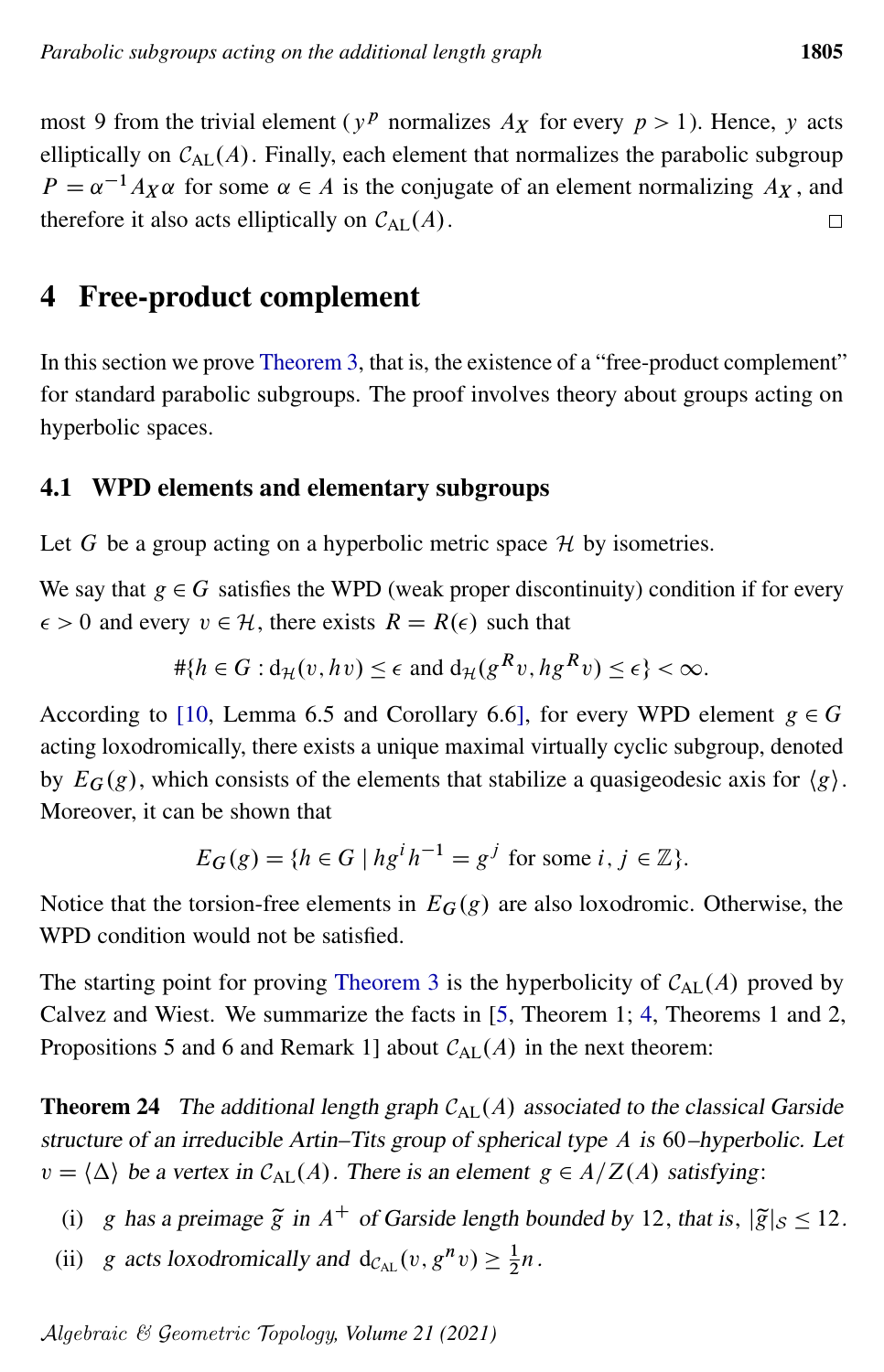(iii) g is WPD and, in particular, for every  $\kappa > 0$  there is  $N = N(\kappa) = 4\kappa + 319$ such that the cardinality of the set

$$
\{h \in A/Z(A) : \mathrm{d}_{\mathcal{C}_{\mathrm{AL}}}(v, hv) \leq \kappa, \, \mathrm{d}_{\mathcal{C}_{\mathrm{AL}}}(g^N v, hg^N v) \leq \kappa\}
$$

is bounded above by  $F(\kappa) = 8\kappa + 638$ .

It is extremely important for our applications to notice that the constants involved in [Theorem 24](#page-14-0) are independent of the Artin–Tits group A.

#### 4.2 A technical lemma

The proof of [Theorem 3](#page-3-1) is a standard application of techniques of groups acting on hyperbolic spaces and it can be deduced easily from the results in [\[10\]](#page-24-9). However, it is not easy to trace back in the literature the exact dependency of the constants needed to have a unique constant  $K$  in the statement of [Theorem 3.](#page-3-1) For that reason we will repeat some well-known arguments. The main point is showing that "cancellations" between products of elements of  $\langle g^n, P \cdot Z(A)/Z(A) \rangle \subseteq A$  can be uniformly controlled when  $n$  is large enough.

**Lemma 25** Let  $A_X$  be a proper standard parabolic subgroup of an irreducible Artin– Tits group  $A \neq A_1, A_2, I_{2m}$  of spherical type. Let  $v = \langle \Delta \rangle$  be a vertex in  $C_{AL}(A)$ . and let g be the element in [Theorem 24.](#page-14-0) Denote by  $\delta = 60$  the hyperbolicity constant of  $C_{AL}(A)$  and  $d := d_{C_{AL}}$ . Let  $a \ge 0$  and n be big enough (only depending on a, g and  $C_{AL}(A)$ ). Then, for all  $e, f \in \{g^{-1}, g\}$  and for any nontrivial element  $t \in (A_X \cdot Z(A))/Z(A)$ , the following hold:

<span id="page-15-0"></span>(4) 
$$
d(e^n v, t f^n v) \ge \max\{d(v, e^n v), d(v, t f^n v)\} + 2\delta + a.
$$

**Proof** We follow the argument of [\[2,](#page-24-11) Proposition 6]. In fact, what we are going to show is that if [\(4\)](#page-15-0) does not hold for *n* large enough, then  $t \in E_{A/Z(A)}(g)$ . Since t stabilizes  $A_X$  and  $A_X$  is proper parabolic, [Theorem 2](#page-3-0) implies that t acts elliptically on  $C_{AL}(A)$ . On the other hand, t is an infinite-order element because  $\{\Delta\} \cap A_X = \{1\}$ and t is a nontrivial element of  $(A_X \cdot Z(A))/Z(A)$ . As t lies in  $E_{A/Z(A)}(g)$ , we have that t has to act loxodromically on  $C_{AL}(A)$ , which is a contradiction.

Notice that  $d(v, e^n v) = d(v, f^n v)$  for any choice of  $e, f \in \{g^{-1}, g\}$ . Also, for any element  $t \in (A_X \cdot Z(A))/Z(A)$ , we have that  $d(v, tv) \le 9$  by [Corollary 23.](#page-13-0) By the triangle inequality, we have that  $d(v, tf^n v) \leq d(v, tv) + d(tv, tf^n v) \leq 9 + d(v, f^n v)$ .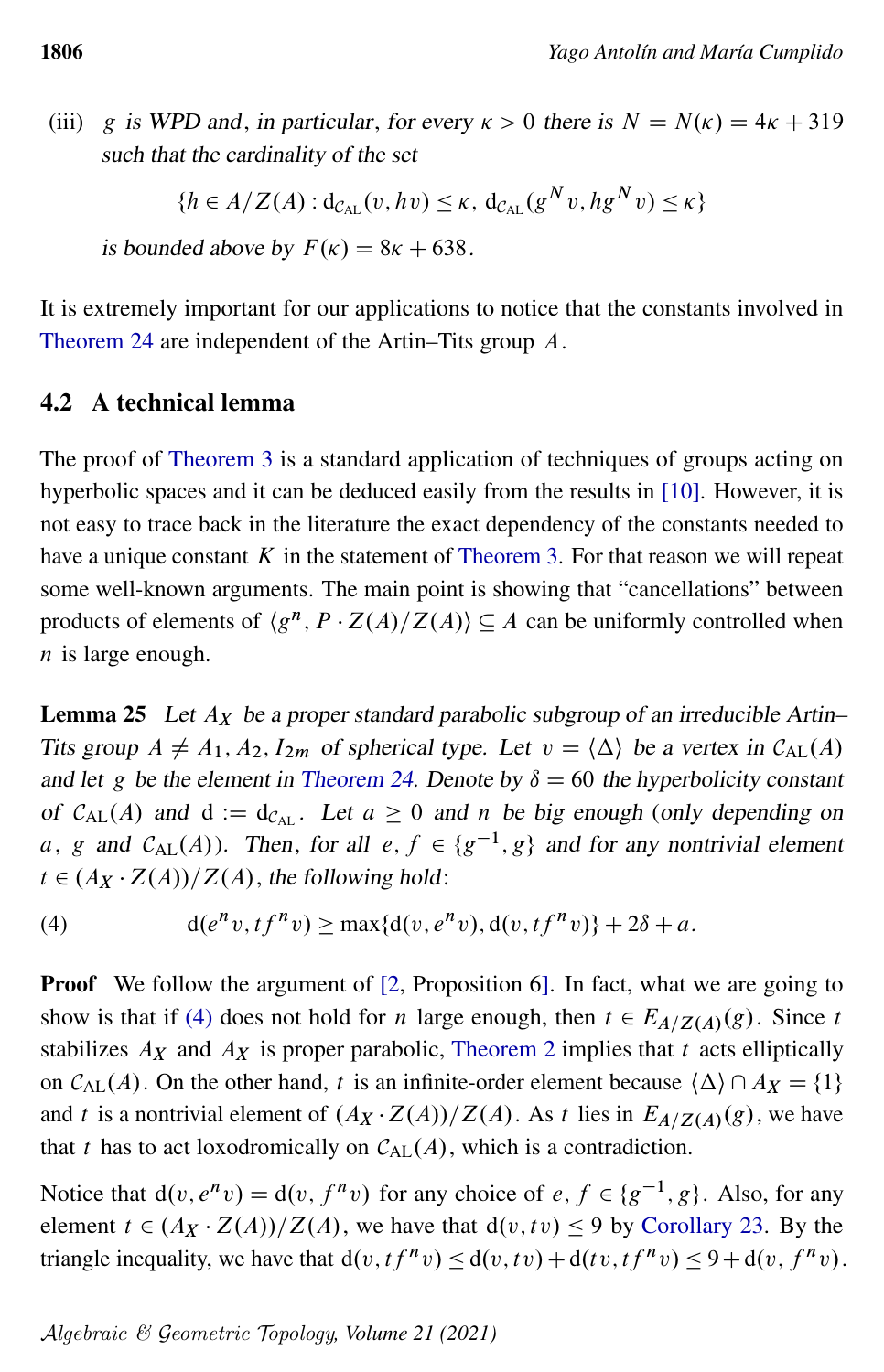<span id="page-16-0"></span>

Figure 2: 4–gon in the proof of [Theorem 3.](#page-3-1)

Thus,  $|d(v, e^nv) - d(v, tf^nv)| \le 9$ , and, if [\(4\)](#page-15-0) does not hold, then  $d(e^nv, tf^nv) \le$  $d(v, e^n v) + 2\delta + a + 9.$ 

Suppose that  $(4)$  does not hold for some long enough *n* that will be specified later. Consider the geodesic 4–gon in  $C_{AL}(A)$  with geodesics  $\gamma_0$  from v to tv,  $\gamma_v$  from v to  $e^nv$ ,  $\gamma_{tv}$  from tv to t $f^n v$  and finally  $\gamma$  from  $e^n v$  to  $tf^n v$  (see [Figure 2\)](#page-16-0). Note that  $\gamma_0$  has length at most 9 [\(Corollary 23\)](#page-13-0), and  $\gamma$  has length less than  $d(v, e^n v) + 2\delta + a + 9$ . Let  $u<sub>v</sub>$  be a vertex in  $\gamma<sub>v</sub>$  that is the furthest one away from v with the property of being at distance at most 28 of a vertex of  $\gamma_{tv}$ . Let  $u_{tv}$  be the vertex in  $\gamma_{tv}$  with  $d(u_v, u_{tv}) \leq 2\delta$ . Note that  $d(v, u_v) \leq 9 + d(tv, u_{tv}) + 2\delta \leq d(v, u_v) + 18 + 4\delta$ . Thus  $d(v, u_v)$  and  $d(tv, u_{tv})$  only differ by a constant independent of n.

We claim that  $d(v, u_v)$  grows linearly with n. Indeed, since  $u_v$  is the vertex in  $\gamma_v$ furthest away from v with the property of being at distance at most 28 of a vertex of  $\gamma_{tv}$ , there must be a vertex u in  $\gamma$  such that  $d(u_v, u) \le 2\delta + 1$ . If  $d(u, e^n v) \le \frac{1}{2}$  $\frac{1}{2}d(e^n v, t f^n v),$ then

$$
d(u_v, e^n v) \le 2\delta + 1 + \frac{1}{2}d(e^n v, t f^n v) \le 2\delta + 1 + \frac{1}{2}(d(v, e^n v) + 2\delta + 9 + a).
$$

Since  $d(v, e^n v) = d(v, u_v) + d(u_v, e^n v)$ , we see  $d(v, u_v)$  grow as  $\frac{1}{2}d(v, e^n v) \sim \frac{1}{4}$  $\frac{1}{4}n$ . We similarly derive the same conclusion if  $d(u, tf^nv) \leq \frac{1}{2}$  $\frac{1}{2}d(e^n v, t f^n v)$ , since then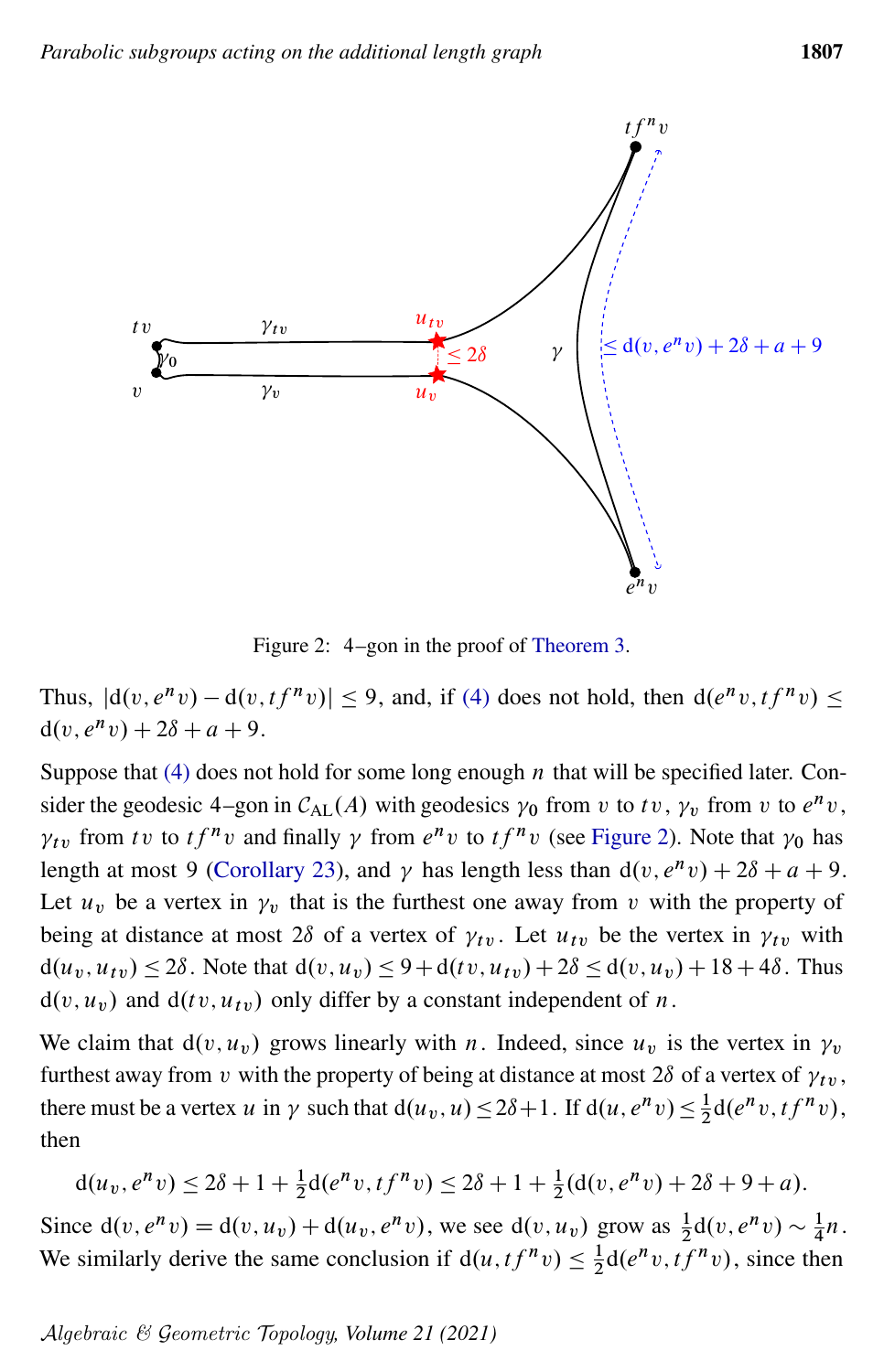$d(u_{tv}, tf^{n}v) \leq 4\delta + 1 + \frac{1}{2}d(e^{n}v, tf^{n}v)$ , and  $d(v, u_v)$  and  $d(tv, u_{tv})$  only differ by a constant independent of n. Therefore, by increasing n we can make  $d(v, u_v)$  as large as needed.

Fix geodesic paths  $p_0$ ,  $p_0^{-1}$  in  $C_{AL}(A)$  from v to g v and v to  $g^{-1}v$ , respectively. Without loss of generality,  $p_0^{-1}$  is the path  $g^{-1}p_0$  traversed backwards. Since  $|\tilde{g}|_{\mathcal{S}} \le 12$ ,  $p_0$ and  $p_0^{-1}$  have length less than 12. For  $m > 0$ , we write  $p(g^m)$  to denote the path consisting in concatenating  $p_0, gp_0, \ldots, g^{m-1}p_0$ . Similarly, for  $m < 0$ , we write  $p(g^m)$ to denote the path consisting in concatenating  $p_0^{-1}, g^{-1}p_0^{-1}, \ldots, g^{-m+1}p_0^{-1}$ . As g acts loxodromically, and  $d(v, g^{\pm n}v) \geq \frac{1}{2}$  $\frac{1}{2}n$ , the paths  $p(e^n)$  and  $p(f^n)$  are  $(\lambda, c)$ – quasigeodesics for  $\lambda = 24$  and  $c = 24$ . Now, since  $C_{AL}(A)$  is  $\delta$ –hyperbolic, there is some constant  $x = x(\delta, \lambda, c) = x(60, 24, 24)$  such that any  $(\lambda, c)$ –quasigeodesic is in the  $x$ –neighbourhood of a geodesic path with the same initial and final vertices.

By increasing *n*, we can guarantee that  $\gamma_v$  and  $\gamma_t v$  have arbitrarily long initial subpaths that lie in the  $2\delta$ -neighbourhood of each other. Since  $p(e^n)$  is in the  $x$ -neighbourhood of  $\gamma_v$  and  $tp(f^n)$  is in the x-neighbourhood of  $\gamma_{tv}$ , we can take arbitrarily long initial subpaths of  $p(e^n)$  and  $tp(f^n)$ , say  $p(e^k)$  and  $tp(f^k)$ , such that they lie in the  $(2x+2\delta+\ell(p_0))$ –neighbourhood of each other. Moreover, it is a standard argument to show that there must be a constant  $D = D(\lambda, c, \chi, \delta, \ell(p_0))$  such that  $p(e^{k})$  and  $tp(f^{k})$  synchronously D-fellow-travel and, in particular,

$$
d(e^i v, t f^i v) \le D \quad \text{for } i = 0, 1, \dots k.
$$

Note that D is independent of  $k$ , and  $k$  can be made as large as needed.

Let  $N = N(2D) = 4(2D) + 319$  and  $F = F(2D) = 8(2D) + 638$  as in [Theorem 24\(](#page-14-0)iii). Take *n* large enough so that  $k > F + N + 1$ . By increasing *F*, if necessary, we assume  $k = F + N + 1$ . Let  $s = F + 1$ . We are going to apply the WPD condition on  $e^s v$  and  $e^N e^s v = e^k v$ . We are going to act by  $tf^i t^{-1} e^{-i}$  for  $i = 1, ..., F + 1$ . First, since  $d(t f^{(k-i)}v, e^{(k-i)}v) \le D$  and  $d(t f^{(s-i)}v, e^{(s-i)}v) \le D$ , we have

$$
d(tf^{k}v, tf^{i}t^{-1}e^{(k-i)}v) \le D
$$
 and  $d(tf^{s}v, tf^{i}t^{-1}e^{(s-i)}v) \le D$ .

As  $d(t f^k v, e^k v) \le D$ , we conclude that

$$
d((tf^{i}t^{-1}e^{-i})e^{k}v, e^{k}v) = d(tf^{i}t^{-1}e^{k-i}v, e^{k}v)
$$
  
 
$$
\leq d(tf^{i}t^{-1}e^{(k-i)}v, tf^{k}v) + d(tf^{k}v, e^{k}v) \leq 2D.
$$

An analogous argument, using that  $d(t f^s v, e^s v) \le D$ , gives that

$$
d((tfit-1e-i)esv, esv) \le 2D.
$$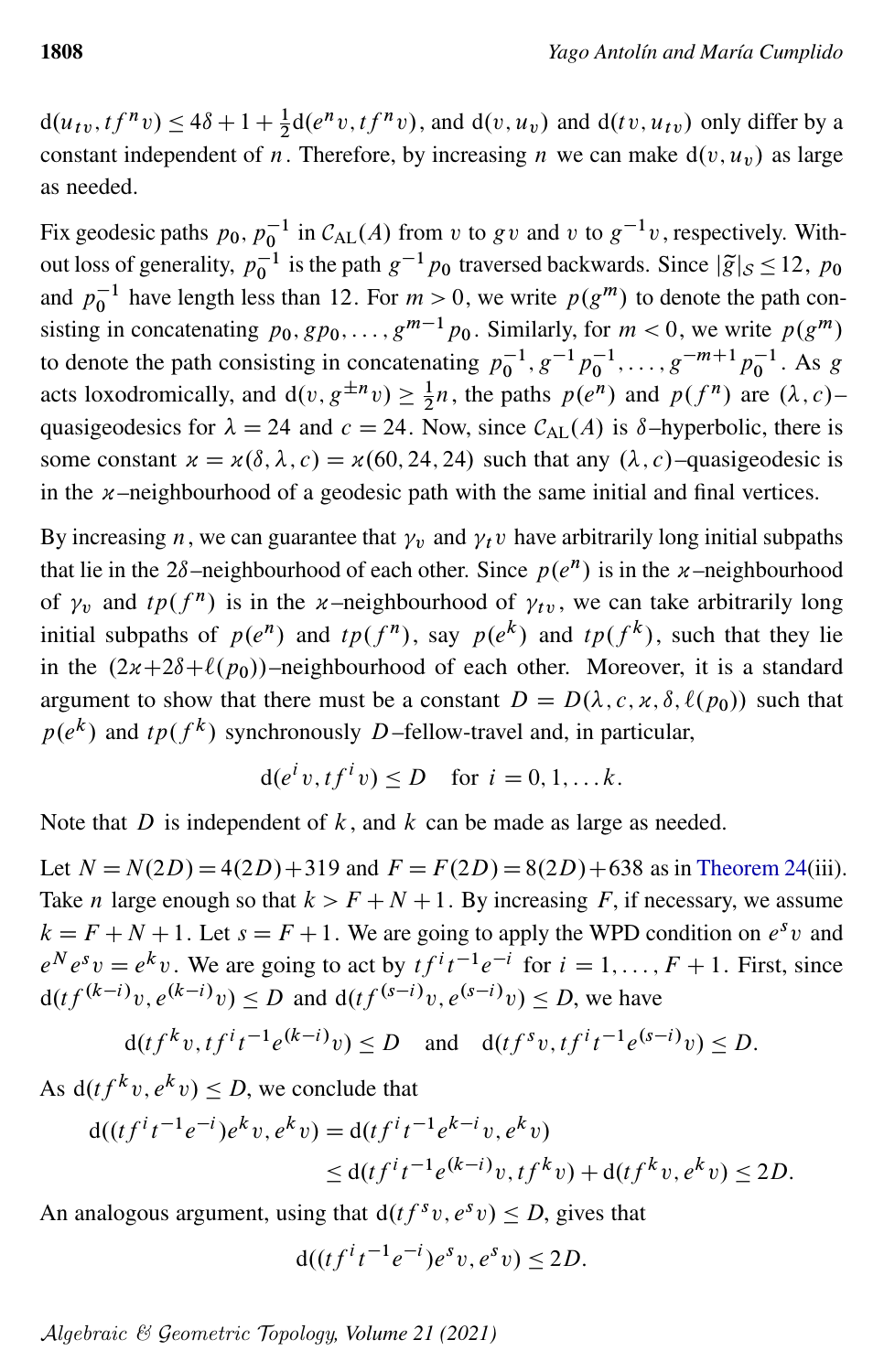By the WPD condition, there are  $1 \le i \le j \le F + 1$  such that  $tf^{i}t^{-1}e^{-i} =$  $tf^{j}t^{-1}e^{-j}$  and thus, as  $e, f \in \{g^{-1}, g\}$ ,  $tg^{i-j}t^{-1} = g^{i-j}$  or  $tg^{i-j}t^{-1} = g^{j-i}$ . Hence  $t \in E_{A/Z(A)}(g)$  has the desired contradiction.  $\Box$ 

<span id="page-18-4"></span>**Corollary 26** Let  $A_X$  be a proper standard parabolic subgroup of an irreducible Artin– Tits group  $A \neq A_1, A_2, I_{2m}$  of spherical type. Let  $v = \langle \Delta \rangle$  be a vertex in  $C_{\text{AL}}(A)$  and let g be the element in [Theorem 24.](#page-14-0) Denote by  $\delta = 60$  the hyperbolicity constant of  $C_{AL}(A)$  and  $d := d_{C_{AL}}$ . Let  $a \ge 0$  and n big enough. Then, for all  $\epsilon, \eta \in \{-1, 1\}$  and for any nontrivial  $t, t' \in (A_X \cdot Z(A))/Z(A)$ , the following hold:

<span id="page-18-0"></span>(5)  $d(v, g^{2n}v) \ge d(v, g^{n}v) + 2\delta + a$ ,

<span id="page-18-1"></span>(6) 
$$
d(g^{\epsilon n}v, t g^{\eta n}v) \ge \max\{d(v, g^{\epsilon n}v), d(v, t g^{\eta n}v)\} + 2\delta + a,
$$

<span id="page-18-2"></span>(7) 
$$
d(v, t g^{2n} v) \ge \max\{d(v, t g^{n} v), d(v, g^{n} v)\} + 2\delta + a,
$$

<span id="page-18-3"></span>(8)  $d(g^{\epsilon n}t'v, tg^{\eta n}v) \ge \max\{d(v, g^{\epsilon n}t'v), d(v, tg^{\eta n}v)\} + 2\delta + a.$ 

**Proof** Claim  $(5)$  follows from the fact that g is loxodromic. Claim  $(6)$  was proved in the previous lemma.

Recall that by [Corollary 23,](#page-13-0)  $d(v, tv) \le 9$  for all  $t \in (A_X \cdot Z(A))/Z(A)$ . Let  $a \in A/Z(A)$ . and u an arbitrary vertex. Observe the following:  $d(atv, u) < d(atv, av) + d(av, u) =$  $d(tv, v) + d(av, u) \leq 9 + d(av, u)$  and, similarly,  $d(av, u) \leq d(av, atv) + d(atv, u) \leq$  $9 + d(atv, u)$ . Therefore,

$$
|d(atv, u) - d(av, u)| \le 9.
$$

Also observe that  $d(v, tav) = d(t^{-1}v, av) \le d(t^{-1}v, v) + d(v, av) \le 9 + d(v, av)$ , so  $d(v, tav) - d(v, av) \le 9$ . Similarly,  $d(v, av) \le d(v, t^{-1}v) + d(t^{-1}v, av) \le 9 + d(v, tav)$ , so  $d(v, av) - d(v, tav) \leq 9$ . Therefore,

$$
|d(v, tav) - d(v, av)| \le 9.
$$

For claim [\(7\),](#page-18-2) we have that  $|d(v, g^{2n}v)-d(v, tg^{2n}v)| \leq 9$  and  $d(v, g^{n}v)+2\delta+a+9 \geq$  $\max\{d(v, tg^nv), d(v, g^nv)\}\$ . Thus [\(7\)](#page-18-2) follows from the fact that g is loxodromic. Finally, claim [\(8\)](#page-18-3) follows from the previous lemma and

$$
|d(g^{\epsilon n}t'v, t g^{\eta n}v) - d(g^{\epsilon n}v, t g^{\eta n}v)| \le 9,
$$

and

$$
\left|\max\{d(v, g^{\epsilon n}t'v), d(v, tg^{\eta n}v)\}-\max\{d(v, g^{\epsilon n}v), d(v, tg^{\eta n}v)\}\right| \le 9. \qquad \Box
$$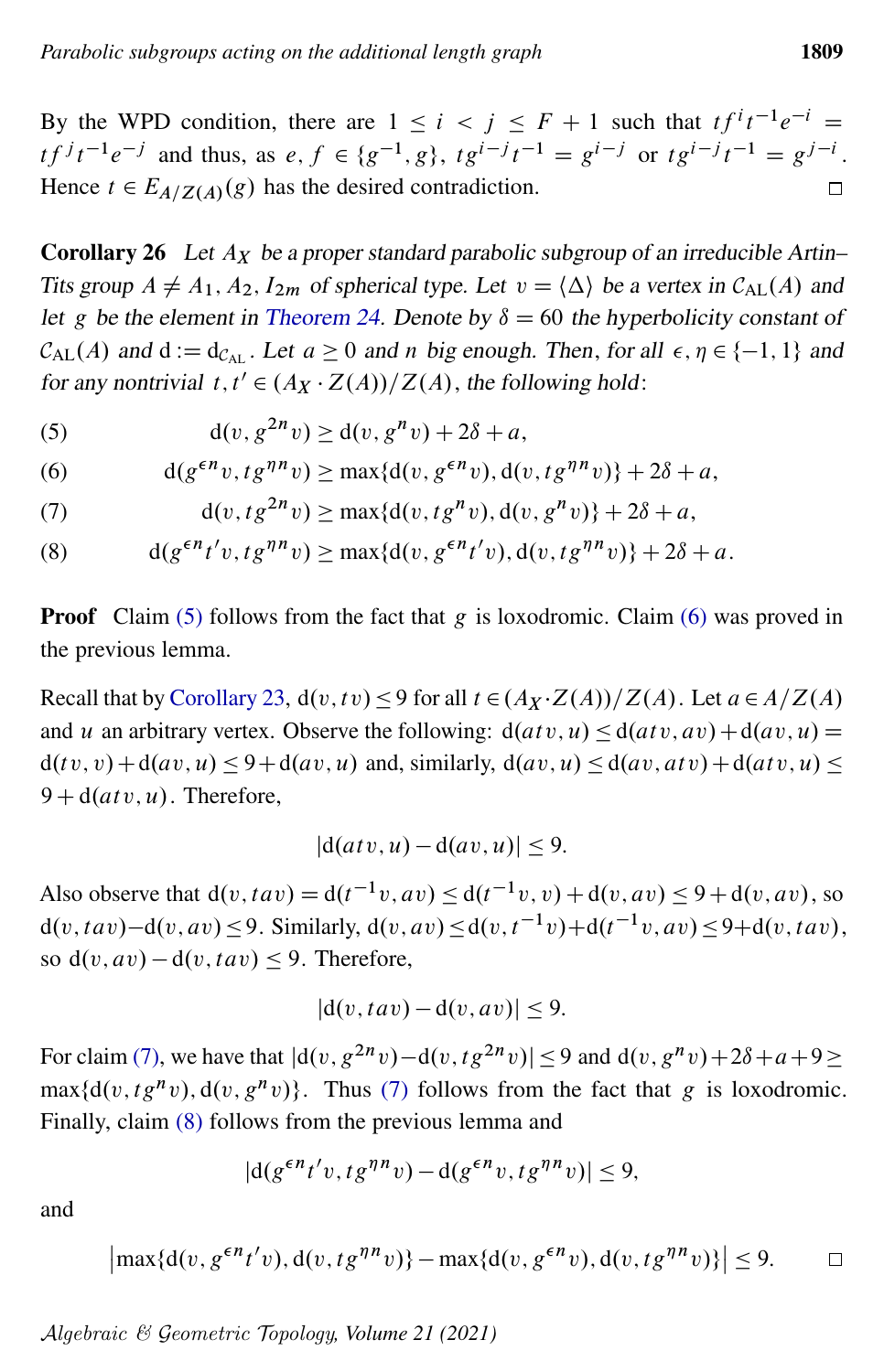#### 4.3 Proof of [Theorem 3](#page-3-1)

<span id="page-19-0"></span>The strategy to prove [Theorem 3](#page-3-1) relies on the application of the following lemma.

**Lemma 27** [\[13,](#page-25-6) Lemma 1.1] Let  $(x_i)$  be a sequence of points on a  $\delta$ -hyperbolic geodesic metric space such that

$$
d(x_{i+2}, x_i) \ge \max\{d(x_{i+2}, x_{i+1}), d(x_{i+1}, x_i)\} + 2\delta + a.
$$

Then  $d(x_i, x_j) \ge a |j - i|$ .

We proceed now to prove that there is a free product complement:

**Proof of [Theorem 3](#page-3-1)** Let  $v = \langle \Delta \rangle$  be a vertex in  $C_{AL}(A)$  and let g be the element in [Theorem 24.](#page-14-0) Fix  $a > 0$  and n big enough that the conclusions of [Corollary 26](#page-18-4) hold.

We are going to prove that a reduced word w over  $A = \langle g^n, g^{-n} \rangle \cup (A_X \cdot Z(A))/Z(A)$ represents a nontrivial element of  $A/Z(A)$ . Indeed, if w is a reduced word over A then it has the form

$$
w = t_1 g^{k_1 n} t_2 g^{k_2 n} \cdots t_s g^{k_s n},
$$

with  $k_i \in \mathbb{Z} \setminus \{0\}$  for  $i < s$  and  $k_s \in \mathbb{Z}$ , and  $t_i \in (A_X \cdot Z(A))/Z(A) \setminus \{1\}$  for  $i > 1$ , and  $t_1 \in (A_X \cdot Z(A))/Z(A)$ . If  $s = 1$ , we already know that w cannot represent the identity since  $\langle g \rangle$  and  $(A_X \cdot Z(A))/Z(A)$  have trivial intersection. Thus we can assume that  $s > 1$ . If  $t_1 = 1$ , conjugating w by  $g_1^{k_1 n}$  and then performing free reductions, we obtain a shorter word  $w' = t_1'$  $\int_{1}^{\prime} g^{k'_{1}n} t'_{2}$  $x_2'g^{k_2'n}\cdots t_s'$  $s'_{s'}g^{k'_{s'}n}$  (with respect to the alphabet A) with the new  $t'_1 \neq 1$ . Moreover, w represents the trivial element if and only if w' does. So we will assume that  $t_1 \neq 1$ . With a similar argument, we can assume that  $k_s \neq 0$ .

Let sgn:  $\mathbb{Z} \rightarrow \{-1, 0, 1\}$  be the sign function. We can consider the orbit of v under prefixes of w. Since  $t_1 \neq 1$  and  $k_s \neq 0$  we can view w as a word over  ${g^n, g^{-n}, tg^n, tg^{-n} : t \in A_X \cdot Z(A)/Z(A)}$ , having the following sequence of vertices  $\{x_i\}_{i=0}^{\sum |k_i|}$  $\sum_{i=0}^{\lfloor N_i \rfloor}$  in  $C_{AL}$ :

$$
x_0 = v, \quad x_1 = (t_1 g^{\text{sgn}(k_1)n})v, \quad x_2 = (t_1 g^{\text{sgn}(k_1)2n})v, \quad \dots, \quad x_{|k_1|} = (t_1 g^{k_1 n})v,
$$
  

$$
x_{|k_1|+1} = (t_1 g^{k_1 n})(t_2 g^{\text{sgn}(k_2)n})v, \quad x_{|k_1|+2} = (t_1 g^{k_1 n})(t_2 g^{\text{sgn}(k_2)2n})v, \quad \dots, \quad x_{|k_1|+|k_2|} = (t_1 g^{k_1 n})(t_2 g^{k_2 n})v, \quad \dots, \quad x_{\sum |k_i|} = t_1 g^{k_1 n} t_2 g^{k_2 n} \dots t_s g^{k_s n}v = wv.
$$

We want to check that this sequence of vertices satisfies the hypothesis of [Lemma 27.](#page-19-0) We can suppose that  $x_i = hv$ . Then we have several possibilities: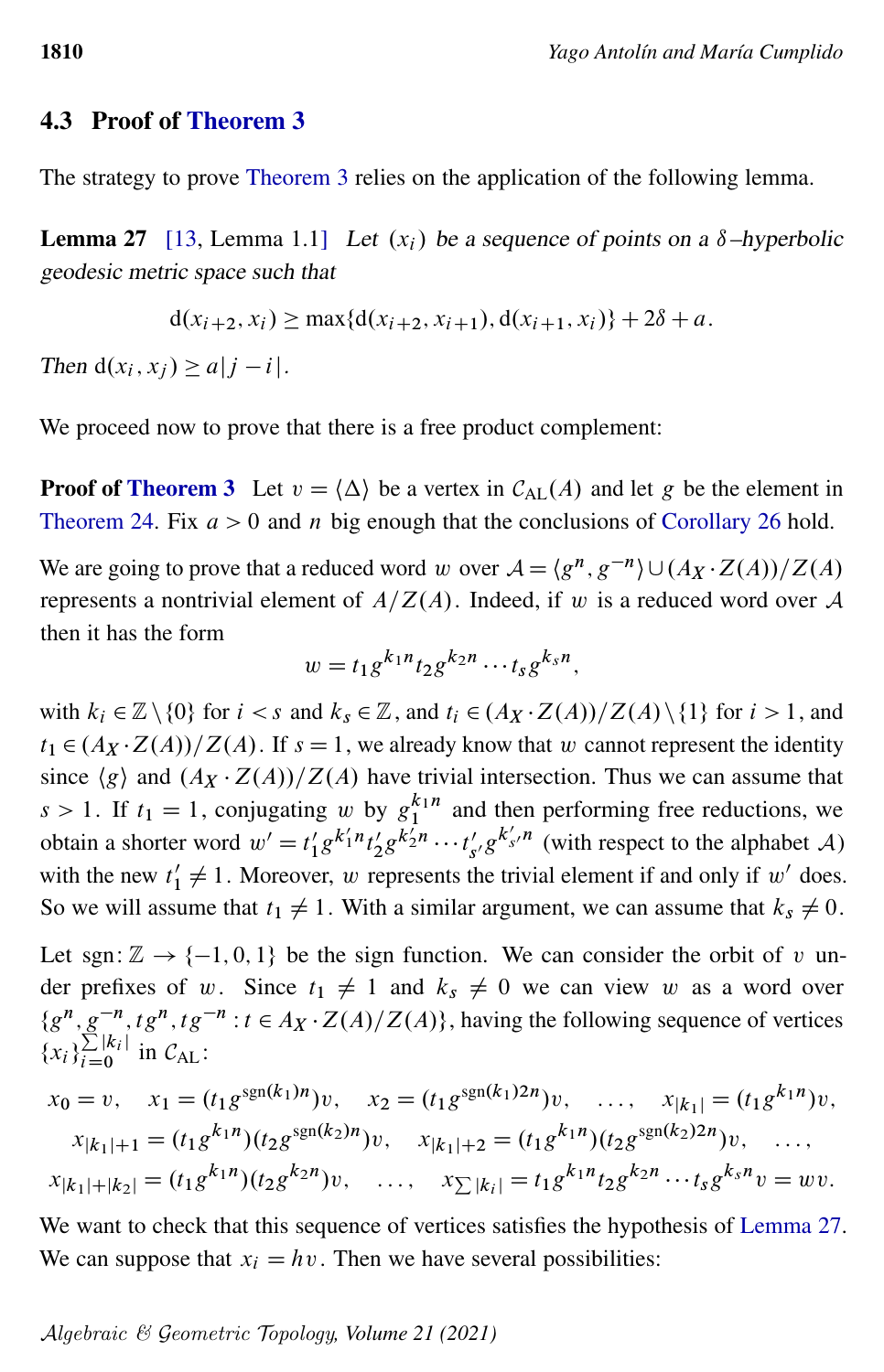- Assume that  $x_{i+1} = hg^{\epsilon n}v$ , with  $\epsilon \in \{-1, 1\}$ . If  $x_{i+2} = hg^{2\epsilon n}v$ , use [\(5\)](#page-18-0) to check the inequality of the hypothesis. If on the other hand  $x_{i+2} = h g^{\epsilon n} t_j v g^{\eta n}$ , with  $\eta \in \{-1, 1\}$ , use [\(6\).](#page-18-1)
- Assume that  $x_{i+1} = ht_j g^{\epsilon n} v$ . If  $x_{i+2} = ht_j g^{2\epsilon n} v$ , use [\(7\)](#page-18-2) to check the desired inequality. If on the other hand  $x_{i+2} = ht_j g^{\epsilon n} t_{j+1} g^{\eta n} v$  with  $\eta \in \{-1, 1\}$ , use [\(8\).](#page-18-3)

Then, by [Lemma 27,](#page-19-0) we have that

$$
d(v, wv) = d(x_0, x_{\sum |k_i|}) \ge a\left(\sum_{i=1}^{s} |k_i|\right).
$$

In particular,  $d(v, wv) = 0$  if and only if  $w = t_1$  and hence, since  $t_1 \neq 1$ , w does not represent the trivial element

Hence, we have that  $(\langle A_X, g^n \rangle \cdot Z(A))/Z(A) \leq A/Z(A)$  is isomorphic to

$$
((A_X \cdot Z(A))/Z(A)) * ((\langle g^n \rangle \cdot Z(A))/Z(A)).
$$

Since  $Z(A)$  is generated by a power of  $\Delta$  and we have that  $\langle \Delta \rangle \cap A_X = \{1\}$  $\langle g^n \rangle \cap \langle \Delta \rangle$ , we get that  $(\langle A_X, g^n \rangle \cdot Z(A))/Z(A) \leq A/Z(A)$  is isomorphic to  $A_X * \langle g^n \rangle$ . Fix a preimage  $\tilde{g}$  of g in A. We know that  $\tilde{g}$  can be taken to be positive with length at most 12. Finally, notice that  $A_X * \langle \tilde{g}^n \rangle$  maps onto  $\langle A_X, \tilde{g}^n \rangle \leq A$ , which maps onto  $(\langle A_X, g^n \rangle \cdot Z(A))/Z(A) \cong A_X * \langle g^n \rangle$ . Therefore,  $\langle A_X, \tilde{g}^n \rangle \cong A_X * \langle \tilde{g}^n \rangle$  and  $g_* = \tilde{g}^n$ .  $\Box$ 

**Remark 28** By [Corollary 23,](#page-13-0)  $N_A(A_X)$  (the normalizer of  $A_X$  in A) acts elliptically with a diameter bounded by 9. Note that  $\Delta^2 \in N_A(A_X)$  and therefore  $\langle N_Z(A), \tilde{g}^n \rangle$ cannot be a free product since  $\Delta^2$  commutes with  $\tilde{g}$  and hence  $\langle N_Z(A), \tilde{g}^n \rangle$  has nontrivial centre. However, if one takes  $H \le N_A(A_X)$  such that  $H \cap Z(A) = \{1\}$  then our proof shows that  $\langle H, \tilde{g}^n \rangle \cong H * \langle \tilde{g}^n \rangle$ .

# 5 Exponential growth rate

In this last section we prove the [Corollary 4](#page-4-1) about exponential growth rate of parabolic subgroups with respect to the Garside generating set.

The coproduct in the category of monoids is constructed in the same way as in groups. If A and B are two monoids, their coproduct is denoted by  $A * B$ . Its elements are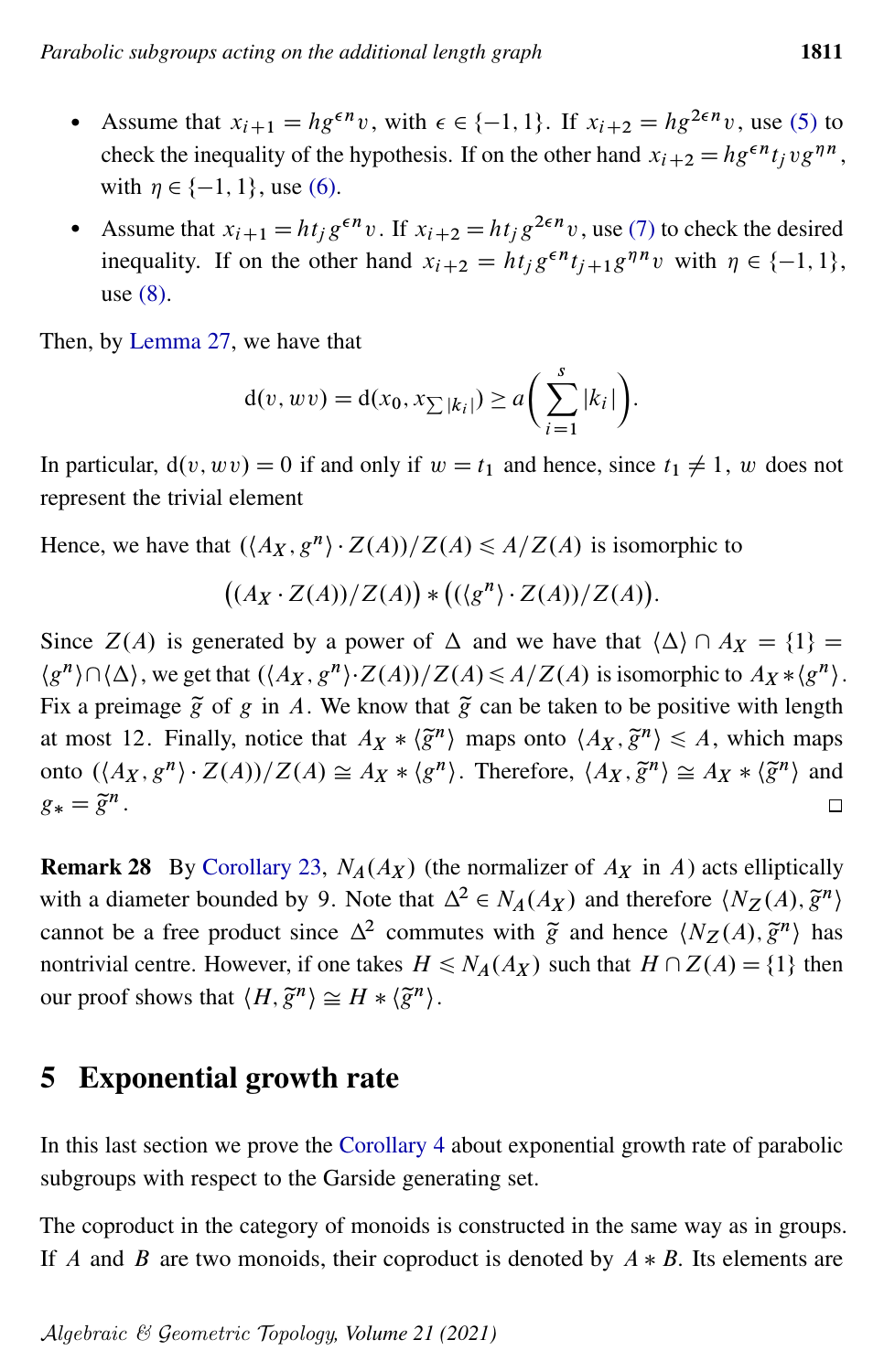reduced words in  $A \cup B$  and its operation is the concatenation (followed by reduction). If M is a monoid and T is some subset, we write  $\langle T \rangle^+$  for the submonoid generated by  $T<sup>1</sup>$  $T<sup>1</sup>$  $T<sup>1</sup>$ . To prove [Corollary 4](#page-4-1) we need the following lemma, which is a standard application of generating functions (see [\[18,](#page-25-7) VI.A, Proposition 4]), modified to give some weight to a free generator.

<span id="page-21-3"></span>**Lemma 29** Let G be a group, S be a finite generating set and M be a submonoid. Let  $1 \le \alpha \le \omega(M, S)$ . Suppose that  $g \in G$  satisfies that  $|g|_{S} \le k$  and  $\langle M, g \rangle^{+} \cong M * \langle g \rangle^{+}$ . Also let  $\gamma$  be the positive root of  $1 - \alpha x - x^k$ . Then  $1/\gamma > \alpha$  is a lower bound for  $\omega(\langle M, g \rangle^+, \mathcal{S}).$ 

In particular, if M is a subgroup, since  $\langle M, g \rangle$  contains  $\langle M, g \rangle^+$  we have that  $1/\gamma > \alpha$ is a lower bound for  $\omega(\langle M, g \rangle, \mathcal{S})$ .

**Proof** Let  $\beta_M(n) = #\{h \in M : |h|_{\mathcal{S}} \le n\}$ . Since  $\beta_M$  is submultiplicative, Fekete's lemma implies that

$$
\alpha \le \omega(M, S) = \lim_{n \to \infty} \sqrt[n]{\beta_M(n)} = \inf_{n \ge 1} \sqrt[n]{\beta_M(n)}
$$

exists and therefore  $\alpha^n \leq \beta_M(n)$  for all  $n \geq 1$ .

Now, an element of  $t \in \langle M, g \rangle^+$  has a unique expression written in the form

$$
(9) \t m_1 g^{n_1} m_2 g^{n_2} m_3 \cdots m_\ell g^{n_\ell},
$$

where  $m_i \in M$  with  $m_i \neq 1$  for  $i > 1$ , and  $n_i \in \mathbb{Z}_{\geq 0}$  with  $n_i \neq 0$  for  $i \leq \ell$ . The S-length of the element in  $(9)$  is bounded above by

<span id="page-21-2"></span><span id="page-21-1"></span>
$$
||t|| := \sum_{i=1}^{\ell} |m_i|_{\mathcal{S}} + |g|_{\mathcal{S}} \cdot \left( \sum_{i=1}^{\ell} n_i \right).
$$

Notice that  $|t|_{\mathcal{S}} \leq ||t||$ . Thus

(10) 
$$
\beta_{\{M,g\}}+(n) \geq \beta_{\{M,g\}}^{\|\cdot\|}+(n) := # \{t \in \{M,g\}^+ : \|t\| \leq n\}.
$$

We are going to estimate the growth rate of  $\beta_{(M,g)^{+}}^{||\cdot||}(n)$ . For that, for  $s \in \mathbb{N}$  let  $L(s) \subseteq \langle M, g \rangle^+$  denote the subset of elements of  $\langle M, g \rangle^+$  that when written in the form [\(9\)](#page-21-1) give  $\ell = s$ , that is,

$$
L(s) = \{m_1g^{n_1} \cdots m_s g^{n_s} \in \langle M, g \rangle^+ : m_i \in M, n_i \in \mathbb{Z}_{\geq 0} \text{ for all } i, m_i \neq 1 \text{ for } i > 1, n_i \neq 0 \text{ for } i < s \}.
$$

<span id="page-21-0"></span><sup>&</sup>lt;sup>1</sup>The notation  $\langle Y \rangle^+$  usually is reserved for the subsemigroup generated by Y. Note that the subsemigroup generated by a set  $T$  and the submonoid generated by  $T$  just differ by one element and thus the growth rates are equal.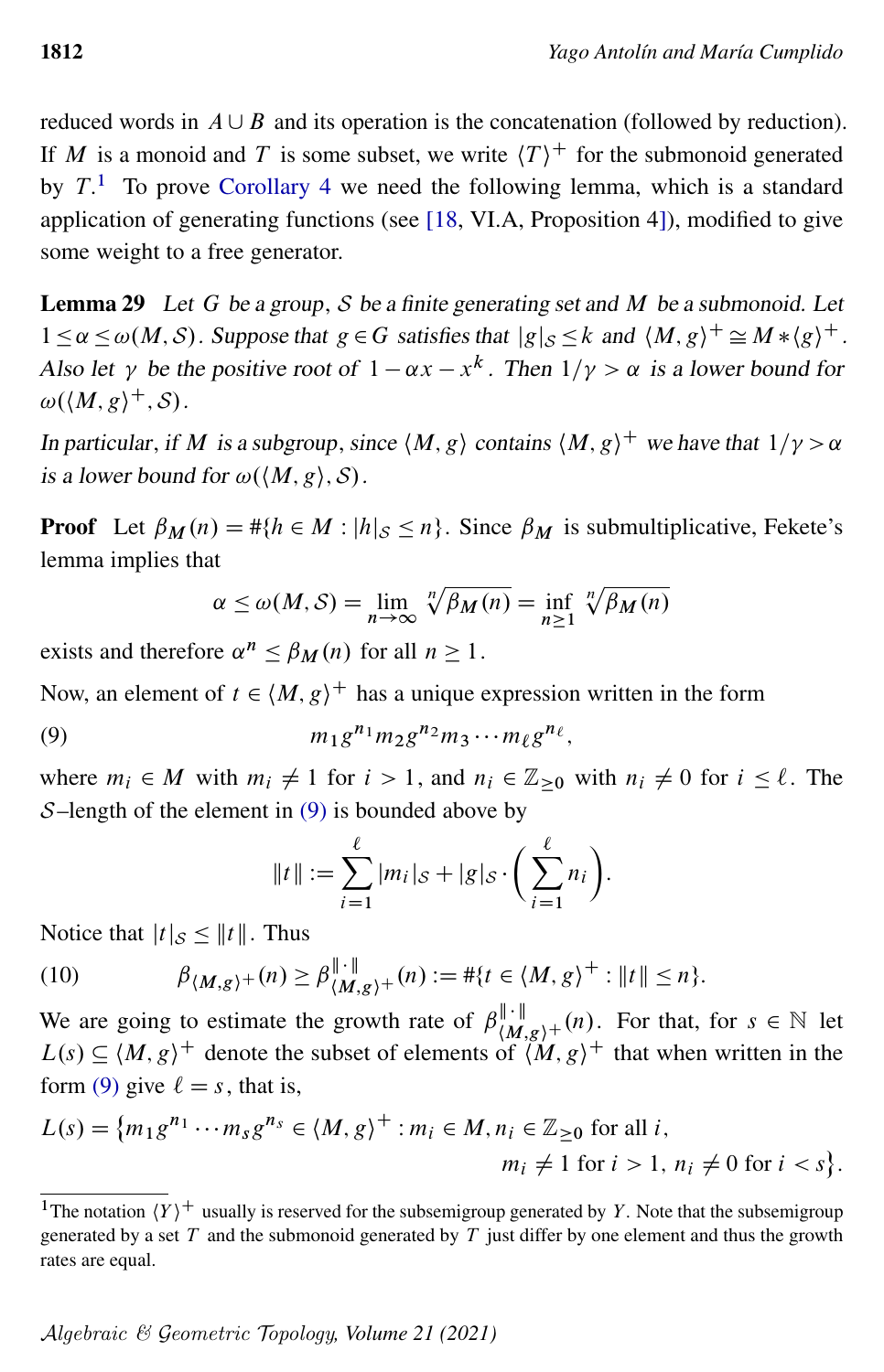<span id="page-22-0"></span>Since  $\bigsqcup_{s\geq 1} L(s) = \langle M, g \rangle^+$ , letting  $\beta_{L(s)}^{\|\cdot\|}(n)$  denote  $\#\{t \in L(s) : \|t\| \leq n\}$  we have that

(11) 
$$
\beta_{\{M,g\}^+}^{\|\cdot\|}(n) = \sum_{s\geq 0} \beta_{L(s)}^{\|\cdot\|}(n).
$$

For a function  $\beta : \mathbb{N} \to \mathbb{N}$ , we denote by  $\mathcal{G}_{\beta}(x)$  the growth series  $\sum_{n\geq 0} \beta(n)x^n$ . Also let

$$
\mathcal{G}_1(x) := \sum_{n \ge 0} \alpha^n x^n = \frac{1}{1 - \alpha x} \quad \text{and} \quad \mathcal{G}_2(x) := \sum_{n \ge 1} (x^{|g|_S})^n = \frac{1}{1 - x^{|g|_S}}.
$$

Since  $\beta_M(n) \ge \alpha^n$ , we have that  $\mathcal{G}_{\beta_M}(x) \ge \mathcal{G}_1(x)$ . Also observe  $\beta_{\langle g \rangle^+}(n) \ge 1$  and thus  $\mathcal{G}_{\beta_{(g)}+}(x) \geq \mathcal{G}_2(x)$ . Then

$$
\mathcal{G}_{\beta_{L(s)}^{\|\cdot\|}}(x) = \mathcal{G}_{\beta_M}(x) \big( (\mathcal{G}_{\beta_{(g)}+}(x) - 1) (\mathcal{G}_{\beta_M}(x) - 1) \big)^{s-1} \mathcal{G}_{\beta_{(g)}+}(x)
$$
  
 
$$
\geq \mathcal{G}_1(x) \big( (\mathcal{G}_2(x) - 1) (\mathcal{G}_1(x) - 1) \big)^{s-1} \mathcal{G}_2(x)
$$

for  $s \ge 1$ . Using [\(10\)](#page-21-2) and [\(11\)](#page-22-0) and the previous inequality, we get that

$$
G_{\beta_{(M,g)}+} \geq \sum_{s\geq 1} \mathcal{G}_{\beta_{L(s)}^{\|\cdot\|}}(x)
$$
  
\n
$$
\geq \sum_{s\geq 1} \mathcal{G}_{1}(x) \big((\mathcal{G}_{2}(x) - 1)(\mathcal{G}_{1}(x) - 1)\big)^{s-1} \mathcal{G}_{2}(x)
$$
  
\n
$$
= \mathcal{G}_{1}(x) \mathcal{G}_{2}(x) \sum_{s\geq 1} \big((\mathcal{G}_{2}(x) - 1)(\mathcal{G}_{1}(x) - 1)\big)^{s-1}
$$
  
\n
$$
= \mathcal{G}_{1}(x) \mathcal{G}_{2}(x) \frac{1}{1 - (\mathcal{G}_{2}(x) - 1)(\mathcal{G}_{1}(x) - 1)}
$$
  
\n
$$
= \frac{1}{1 - \alpha x - x^{|g|_s}}.
$$

Therefore, the exponential growth rate of  $\beta_{(M,g)^+}(n)$  is bounded below by the inverse of the convergence radius of the growth series of  $(1 - \alpha x - x^{g|g|_S})^{-1}$  which is the positive root  $\gamma_0$  of  $1 - \alpha x - x^{g|g|_S}$ . It is easy to see that  $1/\gamma_0$  is strictly greater than  $\alpha$ and, moreover, if  $|g|_{\mathcal{S}} \leq k$ , then the positive root  $\gamma$  of  $1 - \alpha x - x^k$  is bigger than  $\gamma_0$ (and thus  $1/\gamma < 1/\gamma_0$  is a lower bound for the growth rate).  $\Box$ 

<span id="page-22-1"></span>To finally prove [Corollary 4,](#page-4-1) we need one more result. This is a result that is well known for Artin–Tits groups of spherical type (see an explanation in [\[9,](#page-24-3) Section 3]), which has been generalized for Garside groups in [\[17,](#page-25-8) Theorem 1.13]: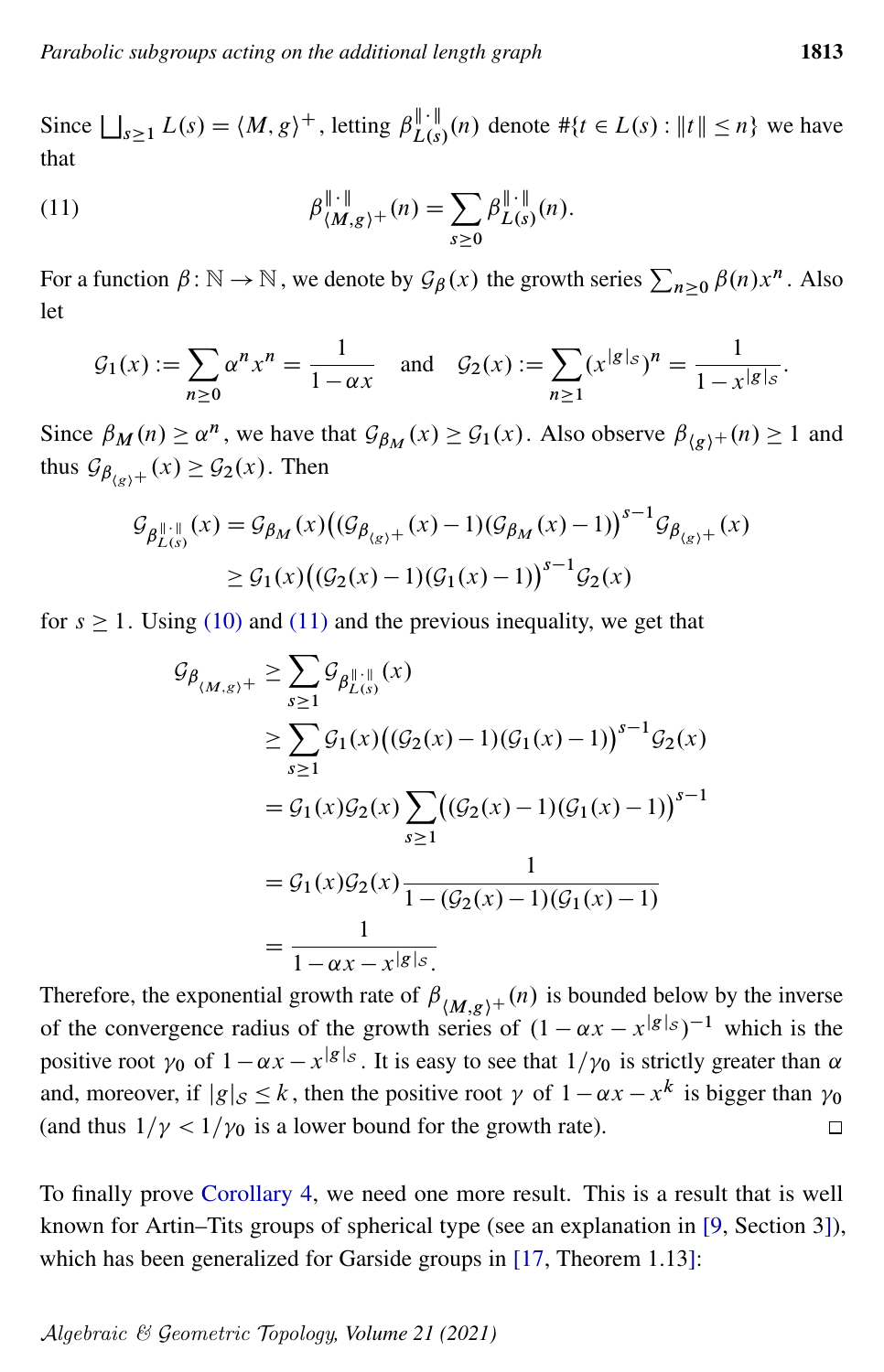**Lemma 30** Let A be an Artin–Tits group of spherical type,  $A_X$  be a parabolic subgroup and S the set of Garside generators of A. Then  $S \cap A_X$  is the set of Garside generators of  $A_X$  and the embedding of  $A_X$  into A with respect to the Garside generators is isometric, that is, for every  $g \in A_X$  the length of g with respect to  $S^{\pm}$ and  $A \cap S^{\pm 1}$  is the same.

**Proof of [Corollary 4](#page-4-1)** Let A be an Artin–Tits group of spherical type and S be its set of Garside generators of A. Let  $A_X$  be a proper parabolic subgroup. Suppose first that  $A = A_1$ . Then A is cyclic and the only proper parabolic subgroup is trivial. It is easy to see that  $\omega(A_X, S^{\pm 1}) = \omega(A, S^{\pm 1}) = 1$ . Now suppose that A is equal to either  $A_2$ or  $I_{2m}$ . Both of these groups (and their monoids) have exponential growth since they contain nonabelian free semigroups. Therefore  $\omega(A, \mathcal{S}^{\pm 1}) > 1$ . However, the only proper parabolic subgroups are trivial or cyclic and thus  $\omega(A_X, \mathcal{S}^{\pm 1}) < \omega(A, \mathcal{S}^{\pm 1})$ .

Henceforth, we assume that  $A \neq A_1, A_2, I_{2m}$ . By [Theorem 3,](#page-3-1) there is a constant K and an element  $g \in A$  satisfying  $|g|_{\mathcal{S}} \leq K$  such that  $\langle A_X, g \rangle \cong A_X * \langle g \rangle$ . By [Lemma 29,](#page-21-3) we have that  $\omega(A_X, S^{\pm 1}) < \omega(\langle A_X, g \rangle, S^{\pm 1})$ . By definition, we also have  $\omega(\langle A_X, g \rangle, S^{\pm 1}) \leq \omega(A, S^{\pm 1})$ . Notice that, since  $\langle A_X, g \rangle \cong A_X * \langle g \rangle$ , the submonoid  $\langle A^+_X \rangle$  $\chi^+(x, g)$ <sup>+</sup> is isomorphic to the coproduct of monoids  $A_X^+$  $X^+ * \langle g \rangle^+$  and similarly  $\omega(A_X^+, \mathcal{S}) < \omega(A^+, \mathcal{S})$ . This proves the first claim of the corollary.

Let us show that the sequence  $\{\omega(A_n, S_{A_n}^{\pm 1}\})$  $\langle \frac{1}{A_n}1 \rangle \}_{n=1}$  goes to infinity. The proofs for the other five claims are analogous. Consider each  $A_i$  sitting inside  $A_{i+1}$  as a standard parabolic subgroup  $A_1 \leq A_2 \leq A_3 \leq \cdots$ . Observe that by [Theorem 24](#page-14-0) there are  $g_i \in A_i$  for  $i = 1, 2, 3, \dots$  satisfying  $|g_i|_{S_{A_i}} \le K$  and such that  $\langle A_{i-1}, g_i, g_{i+1}, \dots, g_{i+s} \rangle \le A_{i+s}$ is isomorphic to  $A_{i-1} * \langle g_i \rangle * \langle g_{i+1} \rangle * \cdots * \langle g_{i+s} \rangle$ . Thus we can use [Lemma 29](#page-21-3) inductively to get a lower bound for  $\omega(A_{i+s}, S_{A_{i}}^{\pm 1})$  $\chi_{A_{i+s}}^{\pm 1}$ ). Notice that, by [Lemma 30,](#page-22-1) we have  $\omega(A_i, \mathcal{S}_{A_i}^{\pm 1})$  $\mathcal{S}_{A_i}^{\pm 1}$ ) =  $\omega(A_i, \mathcal{S}_{A_n}^{\pm 1})$  $\sum_{A_n=1}^{n+1}$  for every  $n \ge i$ . Let  $\alpha_1 = \omega(A_1, \mathcal{S}_{A_1}^{\pm 1})$  $\mathcal{E}_{A_1}^{\pm 1}$ ) = 1. For  $i \geq 1$ , let  $\gamma_i$  be the root of  $1 - \alpha_i x - x^K$  and let  $\alpha_{i+1} = 1/\gamma_i$ . By the previous discussion and [Lemma 29,](#page-21-3)  $\alpha_i \leq \omega(A_i, \mathcal{S}_{A_i}^{\pm 1})$  $\chi_{A_i}^{\pm 1}$ ). So it is enough to show that  $\{\alpha_i\}$  goes to infinity. Note that, also by [Lemma 29,](#page-21-3)  $\alpha_i < \alpha_{i+1}$  for all  $i \in \mathbb{N}$ . So the sequence  $\{\alpha_i\}$  is increasing and either converges or goes to infinity. If it converges to some value, say  $\eta$ , then  $1/\eta$ must be a root of  $0 = 1 - \eta x - x^K$ . But this means that  $0 = 1/\eta^K$ . Therefore,  $\{\alpha_i\}_{i=1}^{\infty}$ diverges and then  $\{\omega(A_n, S_{A_n}^{\pm 1}]\}$  $\langle \hat{f}_{A_n}^{\pm 1} \rangle$ <sub>n=1</sub> goes to infinity.  $\Box$ 

Acknowledgments Antolín acknowledges partial support from the Spanish Government through grants number MTM2014-53810-C2-01, MTM2017-82690-P and through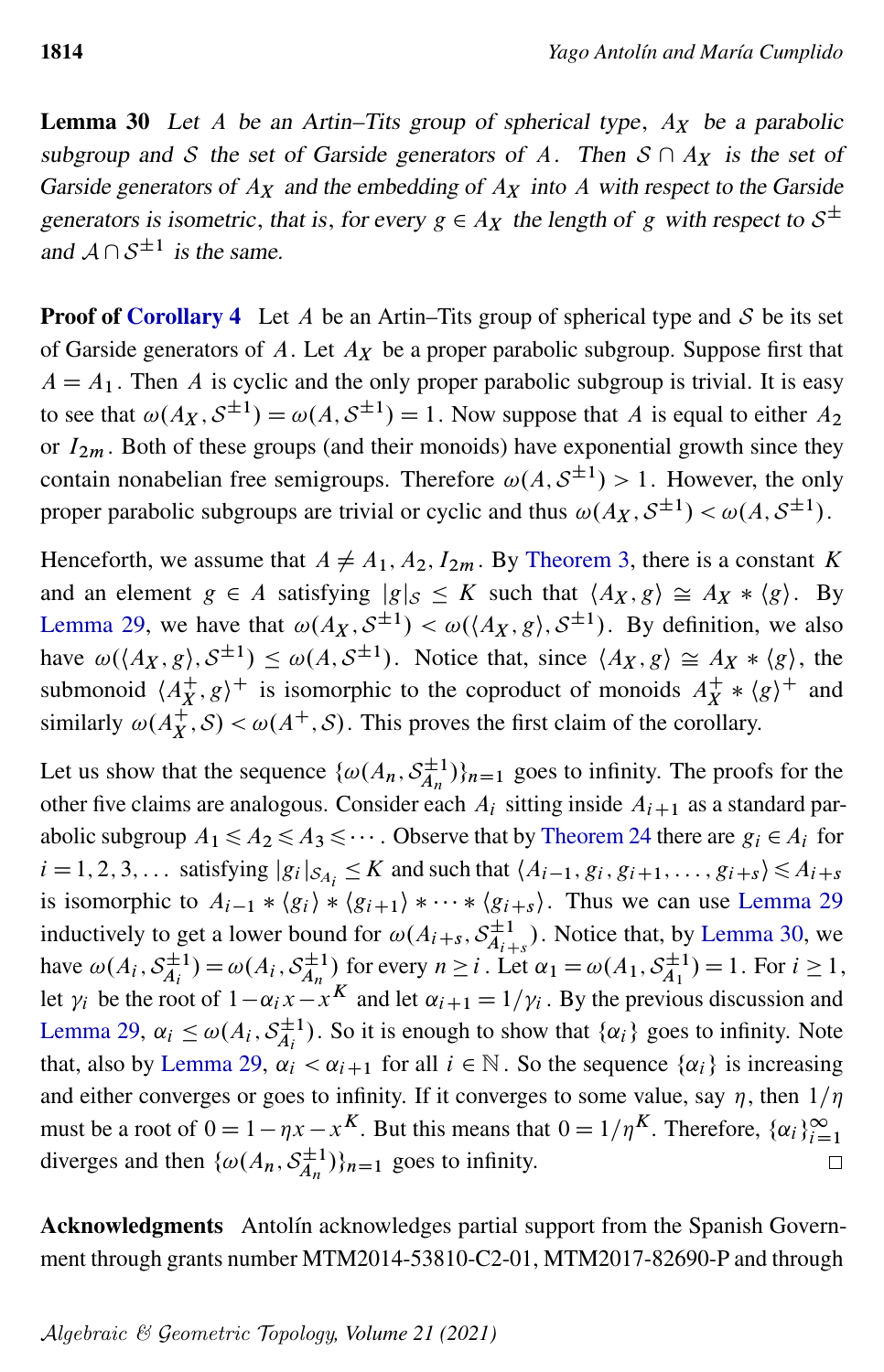the "Severo Ochoa Programme for Centres of Excellence in R&D" (SEV–2015–0554). Cumplido acknowledges the support of the projects MTM2016-76453-C2-1-P (financed by the Spanish Government and FEDER) and FQM-2018 (financed by Junta de Andalucía). She also thanks the University of Burgundy for financing her with a one-year postdoc contract. We thank Bert Wiest for suggesting we prove [Theorem 2](#page-3-0) and José M Conde-Alonso for useful discussions. We also thank Juan González-Meneses for reading the first part of this article and helping to improve it.

We are very grateful to the referee of this paper for his/her careful reading and thoughtful report.

# References

- <span id="page-24-0"></span>[1] E Artin, *[Theory of braids](http://dx.doi.org/10.2307/1969218)*, Ann. of Math. 48 (1947) 101–126 [MR](http://msp.org/idx/mr/19087) [Zbl](http://msp.org/idx/zbl/0030.17703)
- <span id="page-24-11"></span>[2] M Bestvina, K Fujiwara, *[Bounded cohomology of subgroups of mapping class groups](http://dx.doi.org/10.2140/gt.2002.6.69)*, Geom. Topol. 6 (2002) 69–89 [MR](http://msp.org/idx/mr/1914565) [Zbl](http://msp.org/idx/zbl/1021.57001)
- <span id="page-24-6"></span>[3] E Brieskorn, K Saito, *[Artin-Gruppen und Coxeter-Gruppen](http://dx.doi.org/10.1007/BF01406235)*, Invent. Math. 17 (1972) 245–271 [MR](http://msp.org/idx/mr/323910) [Zbl](http://msp.org/idx/zbl/0243.20037)
- <span id="page-24-10"></span>[4] M Calvez, B Wiest, *[Acylindrical hyperbolicity and Artin–Tits groups of spherical type](http://dx.doi.org/10.1007/s10711-017-0252-y)*, Geom. Dedicata 191 (2017) 199–215 [MR](http://msp.org/idx/mr/3719080) [Zbl](http://msp.org/idx/zbl/1423.20028)
- <span id="page-24-2"></span>[5] M Calvez, B Wiest, *[Curve graphs and Garside groups](http://dx.doi.org/10.1007/s10711-016-0213-x)*, Geom. Dedicata 188 (2017) 195–213 [MR](http://msp.org/idx/mr/3639631) [Zbl](http://msp.org/idx/zbl/1373.20048)
- <span id="page-24-4"></span>[6] M Calvez, B Wiest, *Hyperbolic structures for Artin–Tits groups of spherical type*, preprint (2019) [arXiv](http://msp.org/idx/arx/1904.02234) To appear in Contemp. Math.
- <span id="page-24-1"></span>[7] **HSM Coxeter**, *[The complete enumeration of finite groups of the form](http://dx.doi.org/10.1112/jlms/s1-10.37.21)*  $r_i^2 = (r_i r_j)^{k_{ij}} =$ [1](http://dx.doi.org/10.1112/jlms/s1-10.37.21), J. Lond. Math. Soc. 10 (1935) 21–25 [Zbl](http://msp.org/idx/zbl/0010.34202)
- <span id="page-24-8"></span>[8] M Cumplido, *[On the minimal positive standardizer of a parabolic subgroup of an](http://dx.doi.org/10.1007/s10801-018-0837-z) [Artin–Tits group](http://dx.doi.org/10.1007/s10801-018-0837-z)*, J. Algebraic Combin. 49 (2019) 337–359 [MR](http://msp.org/idx/mr/3945271) [Zbl](http://msp.org/idx/zbl/07082923)
- <span id="page-24-3"></span>[9] M Cumplido, V Gebhardt, J González-Meneses, B Wiest, *[On parabolic subgroups](http://dx.doi.org/10.1016/j.aim.2019.06.010) [of Artin–Tits groups of spherical type](http://dx.doi.org/10.1016/j.aim.2019.06.010)*, Adv. Math. 352 (2019) 572–610 [MR](http://msp.org/idx/mr/3964156) [Zbl](http://msp.org/idx/zbl/07082652)
- <span id="page-24-9"></span>[10] F Dahmani, V Guirardel, D Osin, *[Hyperbolically embedded subgroups and rotating](http://dx.doi.org/10.1090/memo/1156) [families in groups acting on hyperbolic spaces](http://dx.doi.org/10.1090/memo/1156)*, Mem. Amer. Math. Soc. 1156, Amer. Math. Soc., Providence, RI (2017) [MR](http://msp.org/idx/mr/3589159) [Zbl](http://msp.org/idx/zbl/1396.20041)
- <span id="page-24-5"></span>[11] P Dehornoy, L Paris, *[Gaussian groups and Garside groups, two generalisations of](http://dx.doi.org/10.1112/S0024611599012071) [Artin groups](http://dx.doi.org/10.1112/S0024611599012071)*, Proc. Lond. Math. Soc. 79 (1999) 569–604 [MR](http://msp.org/idx/mr/1710165) [Zbl](http://msp.org/idx/zbl/1030.20021)
- <span id="page-24-7"></span>[12] P Deligne, *[Les immeubles des groupes de tresses généralisés](http://dx.doi.org/10.1007/BF01406236)*, Invent. Math. 17 (1972) 273–302 [MR](http://msp.org/idx/mr/422673) [Zbl](http://msp.org/idx/zbl/0238.20034)